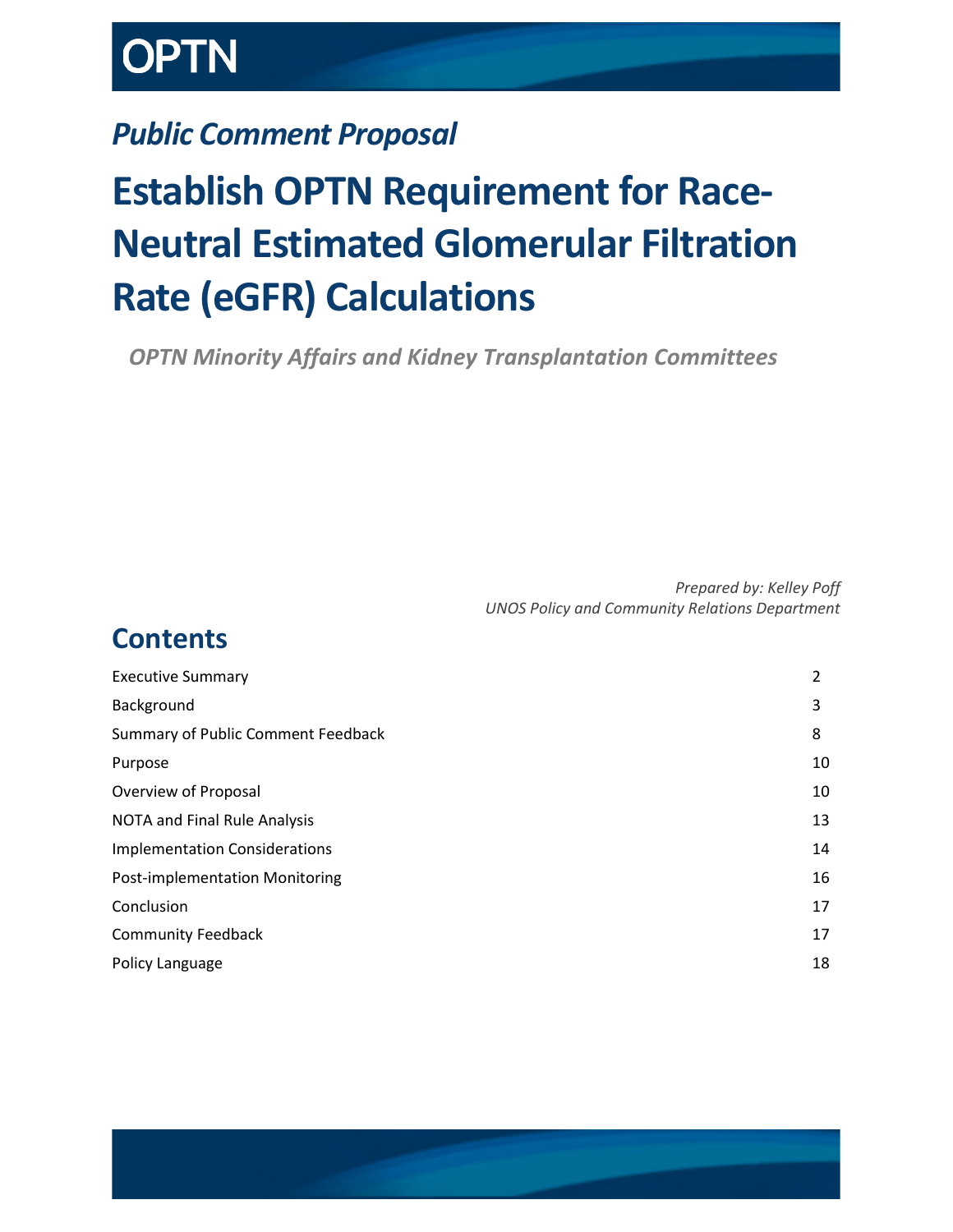# TN

# **Establish OPTN Requirement for Race-Neutral Estimated Glomerular Filtration Rate (eGFR) Calculations**

| Affected Policies:            | 1.2: Definitions                                                            |
|-------------------------------|-----------------------------------------------------------------------------|
|                               | 3.6. B. i: Non-function of a kidney transplant                              |
|                               | 8.4. A: Waiting Time for Candidates Registered at Age 18 Years or Older     |
|                               | 8.5. G: Prioritization for Liver Recipients on the Kidney Waiting List      |
|                               | 9.5. H: Requirements for Primary Hyperoxaluria MELD or PELD Score           |
|                               | Exceptions                                                                  |
|                               | 9.9. B: Liver-Kidney Candidate Eligibility for Candidates 18 Years or Older |
|                               | 13.6. A: Requirements for Match Run Eligibility for Candidates              |
|                               | 13.7. G OPTN KPD Waiting Time Reinstatement                                 |
| <b>Sponsoring Committees:</b> | Minority Affairs and Kidney Transplantation                                 |
| <b>Public Comment Period:</b> | January 27, 2021 - March 27, 2021                                           |
|                               |                                                                             |

## <span id="page-1-0"></span>**Executive Summary**

In summer 2021, the sponsoring committees released the *Reassess Inclusion of Race in Estimated Glomerular Filtration Rate (eGFR) Equation Request for Feedback (RFF)* which solicited community input on potential changes to OPTN policy to restrict the use of the Black race coefficient in eGFR calculations. [1](#page-1-1) Requested feedback included information about programs' current use of eGFR and potential impacts of a shift to race-neutral eGFR calculations. The RFF asked the community to bring forth any possible implementation challenges and unintended consequences that should be considered during the proposal's development. The paper also sought the valuable input of patients.<sup>[2](#page-1-2)</sup>

The feedback received during the OPTN summer 2021 public comment period was used to develop this proposal to prohibit the use of eGFR calculations that include a race- based variable in OPTN policy. This proposal defines GFR within *OPTN Policy 1.2: Definitions* so that any eGFR calculation that does not include a race- based variable may be used. This requirement for race- neutral calculations intends to more accurately estimate Black kidney candidates' GFR values.

<span id="page-1-1"></span> <sup>1</sup> OPTN, Reassess the Inclusion of Race in eGFR Equation, https://optn.transplant.hrsa.gov/media/4782/2021august\_-reassessrace-in-egfr\_request-for-feedback.pdf (accessed October 26, 2021)

<span id="page-1-2"></span><sup>&</sup>lt;sup>2</sup> OPTN, Reassess the Inclusion of Race in eGFR Equation, https://optn.transplant.hrsa.gov/media/4782/2021august -reassessrace-in-egfr\_request-for-feedback.pdf (accessed October 26, 2021)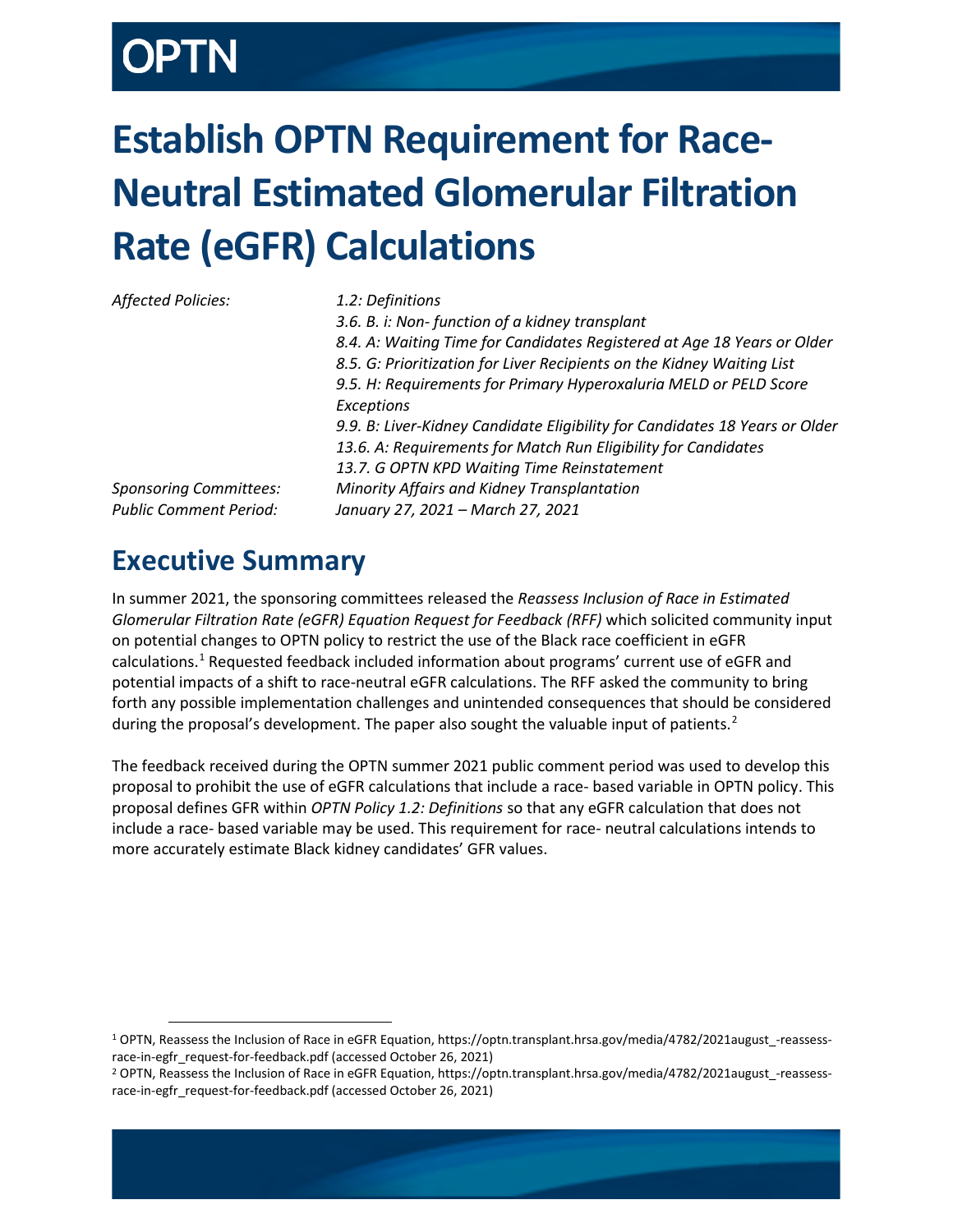## <span id="page-2-0"></span>**Background**

The eGFR formula is a tool used to estimate the rate at which the kidneys remove waste products from the blood and helps determine the severity of a patient's kidney disease. The eGFR value estimates how well the kidneys function.<sup>[3](#page-2-1)</sup> The average eGFR declines with age, but for adults ages 20-59 a normal eGFR is greater than 90 milliliter/minute (mL/min). An eGFR value less than 60 mL/min for more than three months indicate moderate to severe chronic kidney disease (CKD).[4](#page-2-2) The most severe stage of CKD is stage five which is defined by an eGFR value less than 15 (mL/min). Patients with stage five CKD eventually need regular dialysis or a kidney transplant to survive.<sup>[5](#page-2-3)</sup>

GFR values are used as qualifying measures throughout OPTN policy. *Policy 8.4.A: Waiting Time for Candidates Registered at Age 18 or Older* requires one of the following to initiate candidate waiting time accrual: [6](#page-2-4)

- 1. The candidate's registration date with a measured or calculated creatinine clearance or GFR less than or equal to 20 mL/min.
- 2. The date after registration that a candidate's measured or calculated creatinine clearance or GFR becomes less than or equal to 20 mL/min.
- 3. The date that the candidate began regularly administered dialysis as an End Stage Renal Disease (ESRD) patient in a hospital based, independent non-hospital based, or home setting.

These eGFR and dialysis criteria are used for initiation of wait time accrual and are not required for kidney candidate registration. A transplant program may register a kidney transplant candidate with any GFR value, but the candidate will not accrue waiting time until one of the criteria listed in *Policy 8.4.A:*  Waiting Time for Candidates Registered at Age 18 or Older is met.<sup>[7](#page-2-5)</sup> Waiting time plays a significant role in the prioritization of kidney offers. Generally, the earlier a candidate qualifies to accrue waiting time, the sooner they will receive access to a transplant absent other qualifying criteria.<sup>[8](#page-2-6)</sup> Unlike adult kidney candidates, pediatric kidney candidates' initiation of wait time accrual is based on the date that the candidate registered on the waiting list regardless of clinical criteria. Pediatric candidates may also qualify with the date they began regularly administered dialysis as an ESRD patient.<sup>[9](#page-2-7)</sup>

Current OPTN policy is not prescriptive as to what methods of GFR measurement or estimation programs should or should not be used when registering kidney candidates.<sup>[10](#page-2-8)</sup> There are several widely used eGFR formulas with varying composition that sometimes include a Black race coefficient. Because current OPTN policy is not prescriptive, equations that include and exclude the race coefficient are currently permitted for OPTN use.

<span id="page-2-1"></span> <sup>3</sup> National Kidney Foundation. (2021). Estimated Glomerular Filtration Rate (eGFR). National Kidney Foundation, Inc. https://www.kidney.org/atoz/content/gfr

<span id="page-2-2"></span><sup>4</sup>Ibid.

<span id="page-2-3"></span><sup>5</sup>Ibid.

<span id="page-2-4"></span><sup>6</sup>OPTN Policy 8.4.A: *Waiting Time for Candidates Registered at Age 18 or Older*

<span id="page-2-5"></span><sup>7</sup>Organ Procurement and Transplantation Network (2014). The New Kidney Allocation System (KAS)

Frequently Asked Questions. https://optn.transplant.hrsa.gov/media/1235/kas\_faqs.pdf

<span id="page-2-6"></span><sup>8</sup>OPTN Policy 8.3: *Kidney Allocation Score*

<span id="page-2-7"></span><sup>9</sup> OPTN Policy 8.4.B: *Waiting Time for Candidates Registered prior to Age 18*

<span id="page-2-8"></span><sup>10</sup>OPTN Policy 8.4.A: *Waiting Time for Candidates Registered at Age 18 or Older*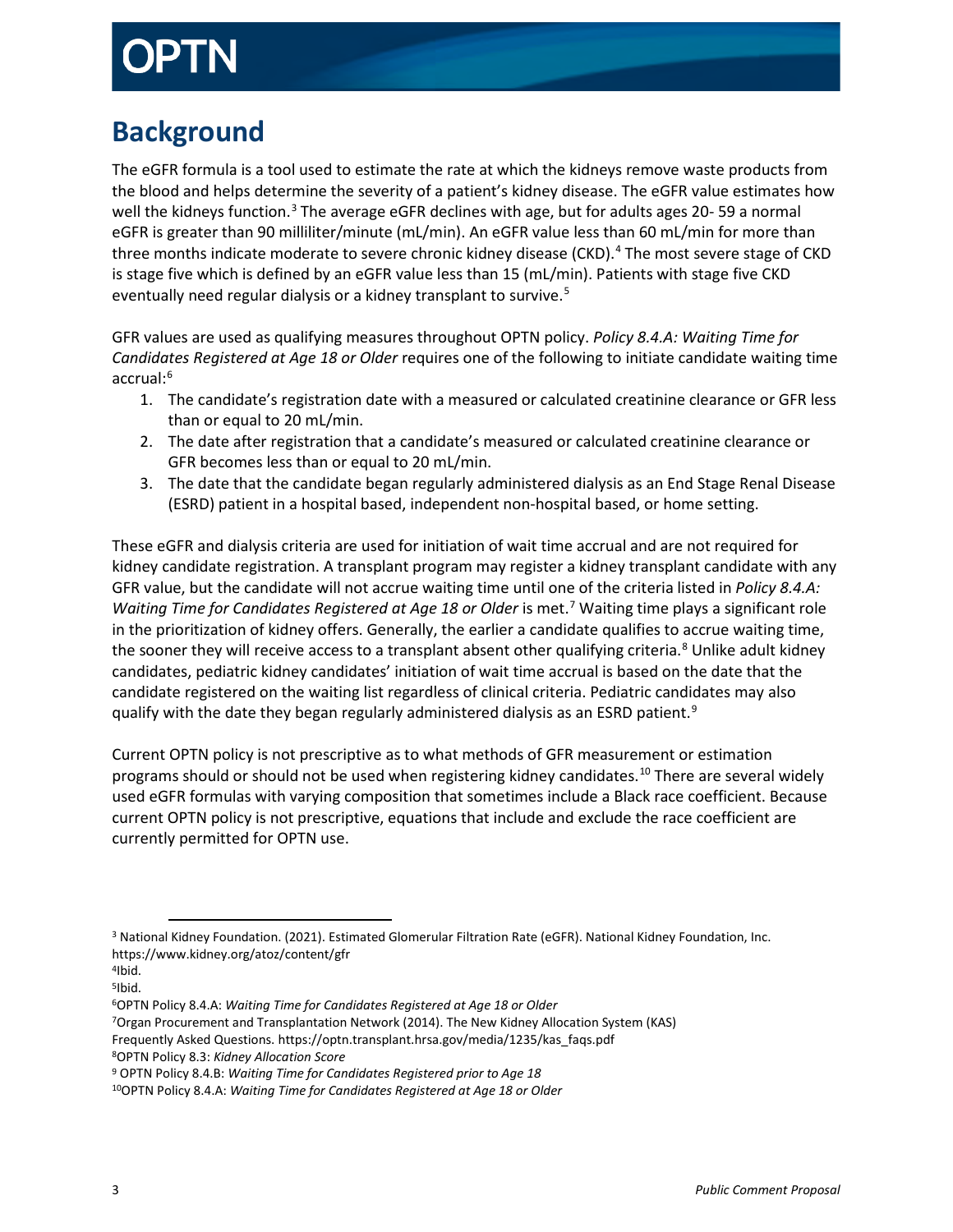The OPTN uses eGFR thresholds as qualifying criteria in several policies. One of two qualifying criteria in *OPTN Policy 3.6. B. i: Non-function of a Transplanted Kidney* uses an eGFR threshold to determine if a candidate's waiting time will be reinstated after kidney graft failure.<sup>[11](#page-3-0)</sup> Similarly, two of three qualifying criteria in *OPTN Policy 8.4.A: Waiting Time for Candidates Registered at Age 18 Years or Older* use such thresholds to determine when a candidate will begin to accrue waiting time.<sup>[12](#page-3-1)</sup> One of two qualifying criteria in *OPTN Policy 8.5.G: Prioritization for Liver Recipients on the Kidney Waiting List* uses an eGFR threshold to determine if a candidate will be classified as a prior liver recipient and receive additional kidney priority.[13](#page-3-2) One of three qualifying criteria in *OPTN Policy: 9.5.H: Requirements for Primary Hyperoxaluria Model for End-Stage Liver Disease (MELD) or Pediatric End- Stage Liver Disease (PELD) Score Exceptions* uses an eGFR threshold to determine if a candidate qualifies to receive a MELD or PELD score exception for primary Hyperoxaluria.[14](#page-3-3) Current OPTN policy requires the eGFR values in *9.5.H* to be estimated by the Modification of Diet in Renal Disease (MDRD) 6 formula. The MDRD6 formula includes a race- based variable.

## Introduction and rationale for including Black race in eGFR

## *Modification of Diet in Renal Disease (MDRD) Study*

In 1999, the Modification of Diet in Renal Disease (MDRD) study developed an equation to improve prediction of GFR from serum creatinine concentration. Included in the results of this study were findings that suggested Black race was associated with higher serum creatinine levels at the same measured GFR than for White race.  $^{15}$  $^{15}$  $^{15}$  Twelve percent of the study's participants were Black (n = 197) and 88% (n= 1,304) participants were White.<sup>[16](#page-3-5)</sup> This study resulted in assignment of a multiplication factor for Black patients' eGFR values.

## *Chronic Kidney Disease Epidemiology Collaboration (CKD- EPI)*

In 2009, researchers developed the Chronic Kidney Disease Epidemiology Collaboration (CKD-EPI) equation as a more accurate method for measuring eGFR.<sup>[17](#page-3-6)</sup> This equation aimed to calibrate and standardize traditional serum creatinine–based measures of kidney function and is currently one of the most widely used formulas.<sup>[18](#page-3-7)</sup> It was developed through analysis of a number of independent studies and combined data from thousands of individuals. Results observed similar racial differences in serum creatinine levels as in the MDRD study. The Black race coefficient in the CKD- EPI equation increases eGFR values by 16% for Black individuals.<sup>[19](#page-3-8)</sup>

l

<span id="page-3-0"></span>*<sup>11</sup> OPTN Policy 3.6. B. i: Non-function of a Transplanted Kidney*

<span id="page-3-1"></span><sup>12</sup> *OPTN Policy 8.4.A: Waiting Time for Candidates Registered at Age 18 or Older*

<span id="page-3-2"></span><sup>13</sup> *OPTN Policy 8.5.G: Prioritization for Liver Recipients on the Kidney Waiting List*

<span id="page-3-3"></span>*<sup>14</sup> OPTN Policy: 9.5.H: Requirements for Primary Hyperoxaluria MELD or PELD Score Exceptions*

<span id="page-3-4"></span><sup>15</sup> Levey AS, Bosch JP, Lewis JB, Green T, Rogers N, Roth D. A More Accurate Method To Estimate Glomerular Filtration Rate from Serum Creatinine: A New Prediction Equation. Annals of Internal Medicine. 1999. 130(6): 461-470 <sup>16</sup> Ibid.

<span id="page-3-6"></span><span id="page-3-5"></span><sup>17</sup> Levey AS, Stevens LA, Schmid CH, Zhang YP, Castro III AF, Feldman HI, Kusek JW, Eggers P, Van Lente F, Greene T, Coresh J. A New Equation to Estimate Glomerular Filtration Rate. Annals of Internal Medicine. 2009. 150(9): 604–612<br><sup>18</sup>Ibid.

<span id="page-3-8"></span><span id="page-3-7"></span><sup>&</sup>lt;sup>19</sup> Eneanya ND, Yang W, Reese PP. Reconsidering the Consequences of Using Race to Estimate Kidney Function. American Medical Association. 2019. 322(2):113-114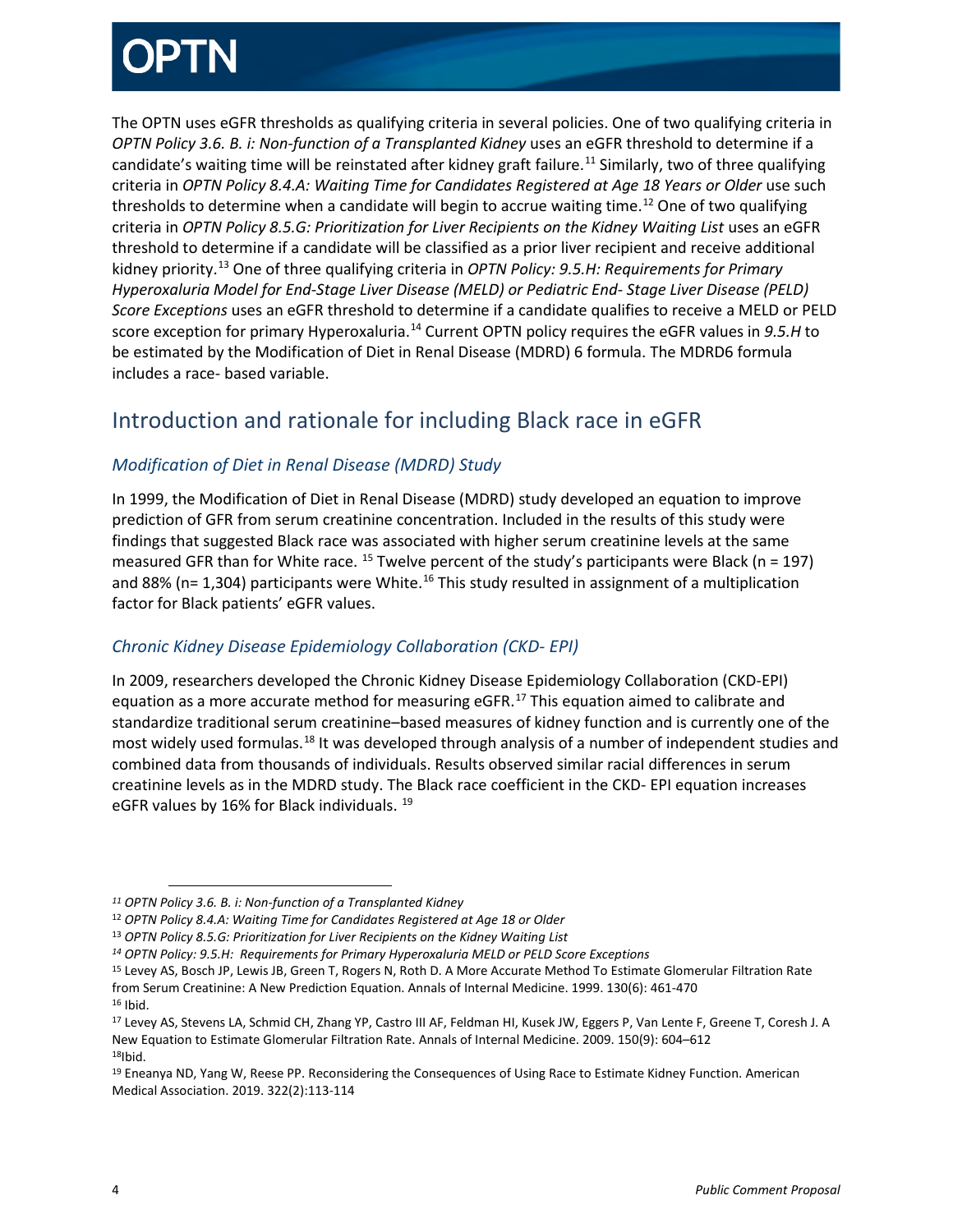## *Limitations of the original and subsequent study*

Recent research suggests that the design of the studies that resulted in development of the Black race coefficient have considerable limitations. Both the MDRD and CKD-EPI studies used Black study populations that are not representative of the Black population as a whole. Additionally, researchers used incomplete data that excluded participants' sociodemographic characteristics, diet, clinical conditions, and medications, all of which can affect creatinine levels.  $^{20,21}$  $^{20,21}$  $^{20,21}$  $^{20,21}$  At the conclusion of the CKD-EPI study, Levey et al. advised that further research would be necessary to improve GFR estimation.<sup>[22](#page-4-2)</sup> As a result of limited representation of other minority groups in this study population, these groups were not included in large enough numbers to draw conclusions on racial differences in serum creatinine levels of kidney function.<sup>[23](#page-4-3)</sup>

### *Issues with binary distinction on race*

Currently when the Black race coefficient is used in formulas, eGFR calculators only offer two response options: Black or Not Black. These options do not include a designation for mixed race or multiracial individuals and do not account for the existing genetic diversity within the Black population.<sup>[24](#page-4-4)</sup> The concept of race is a social construct and an unreliable proxy for genetic difference, therefore not a biological marker or clinical measure.<sup>25</sup>

## *Effect of using eGFR*

A recent study examined the impact of the race multiplier for the Black population in the CKD-EPI eGFR equation on CKD classification and care delivery by hypothetically removing the Black race coefficient from the eGFR formula. Results found: [26](#page-4-6)

- 16% increase in the total number of Black patients classified as having CKD in this study's registry
- 33.4% of Black participants who were already diagnosed with CKD would have been reclassified to a more severe stage
- 3% or 64 patients were reclassified from an eGFR greater than 20 ml/min to an eGFR equal to or less than 20 ml/min

<span id="page-4-0"></span><sup>&</sup>lt;sup>20</sup> Eneanya ND, Yang W, Reese PP. Reconsidering the Consequences of Using Race to Estimate Kidney Function. American Medical Association. 2019. 322(2):113-114<br><sup>21</sup> Schmidt IM, Waikar SS. Separate and Unequal: Race-Based Algorithms and Implications for Nephrology. Journal of the

<span id="page-4-1"></span>

<span id="page-4-2"></span>American Society of Nephrology. 2021. 32(3): 529-533.<br><sup>22</sup>Eneanya ND, Yang W, Reese PP. Reconsidering the Consequences of Using Race to Estimate Kidney Function. American Medical Association. 2019. 322(2):113-114<br><sup>23</sup> Delagdo C, Baweja M, Rios Burros N, Crews DC, Eneanya ND, Gadegbeku CA, Inker LA, Mendu ML, Miller WG, Moxey- Mims

<span id="page-4-3"></span>MM, Roberts GV, St. Peter WL, Warfield C, Powe NR. Reassessing the Inclusion of Race in Diagnosing Kidney Diseases: An

<span id="page-4-4"></span>Interim Report from the NKF-ASN Task Force. Journal of the American Society of Nephrology. 2021. 32: 1305-1317.<br><sup>24</sup> Eneanya ND, Yang W, Reese PP. Reconsidering the Consequences of Using Race to Estimate Kidney Function. A *Medical Association*. 2019. 322(2):113-114<br><sup>25</sup>Vyas DA, Einstein LG, Jones DS. Hidden in Plain Sight — Reconsidering the Use of Race Correction in Clinical Algorithms. The

<span id="page-4-5"></span>

<span id="page-4-6"></span>New England Journal of Medicine. 2020. 383(9): 874-882.<br><sup>26</sup> Ahmed S, Nutt CT, Eneanya ND, Reese PR, Sivashanker K, Morse M, Sequist T, Mendu ML. Examining the Potential Impact of Race Multiplier Utilization in Estimated Glomerular Filtration Rate Calculation on African-American Care Outcomes. Journal of General Internal Medicine. 2020. 36(2):464–71DOI: 10.1007/s11606-020-06280-5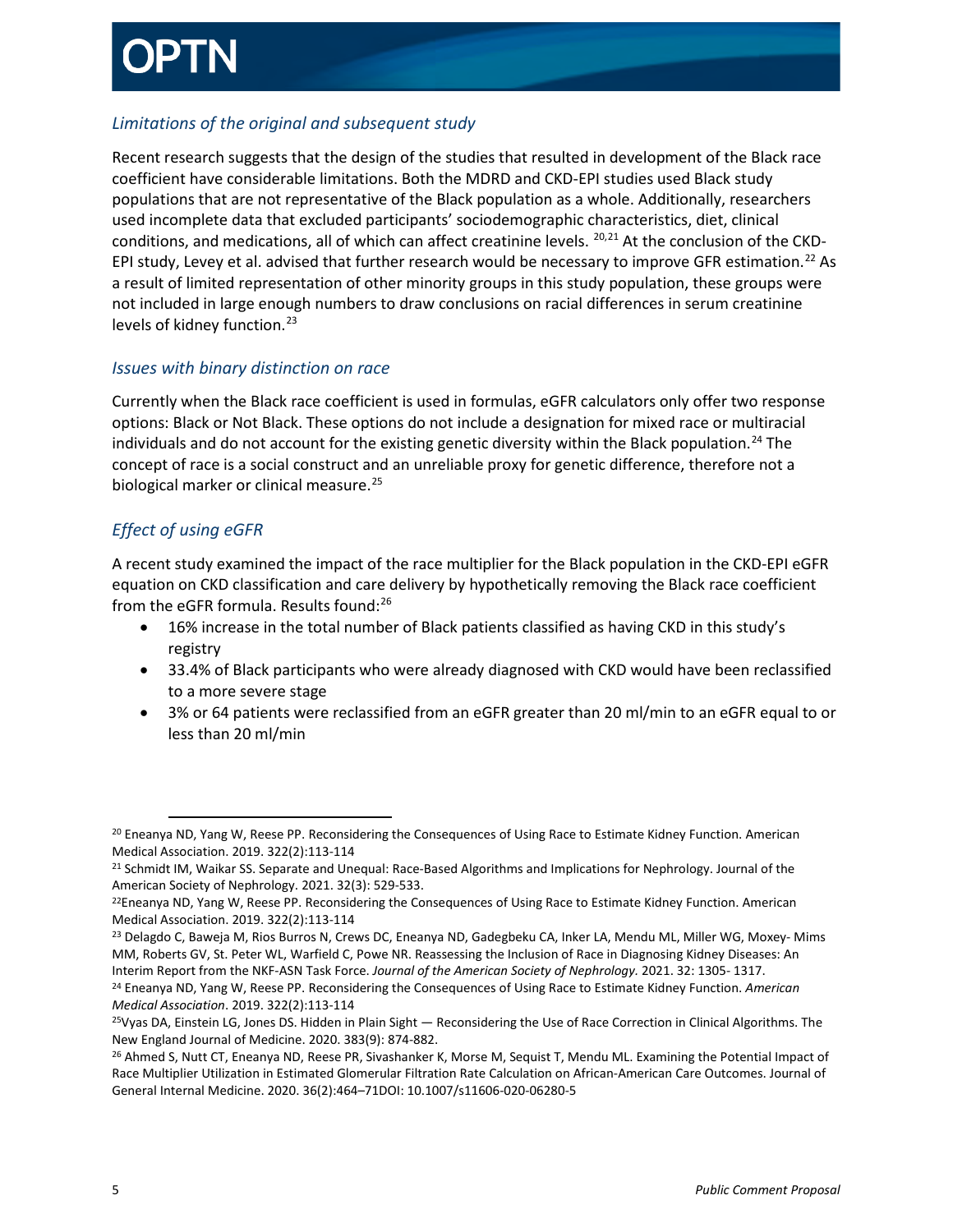Overestimated eGFR values resulting from race adjustments have the potential to delay referral for kidney transplantation and the initiation of qualifying waiting time.<sup>[27](#page-5-0)</sup> Black patients with CKD have worse outcomes and an increased rate of ESRD when compared with other racial groups.<sup>[28](#page-5-1)</sup> They are also less likely to be added to the transplant waiting list and receive a transplant.<sup>[29](#page-5-2)</sup> The use of race adjustments in the calculation of eGFR has the potential to exacerbate existing disparities and negatively impact patient outcomes. Timely assessment and intervention is critical for outcomes of CKD patients, as the disease can progress quickly towards kidney failure. Earlier detection of CKD could improve efforts to prevent progression.<sup>[30](#page-5-3)</sup>

## *Community efforts*

The nephrology community is also currently reconsidering the use of race- based adjustments in clinical algorithms, including eGFR. In July 2020 the issue gained the attention of the National Kidney Foundation (NKF) and the American Society of Nephrology (ASN). These organizations collaborated to form the National Kidney Foundation (NKF) and ASN Task Force on Reassessing the Inclusion of Race in Diagnosing Kidney Diseases (the Task Force). The Task Force specifically aims to examine the inclusion of race in estimation of GFR and its implications for diagnosis and subsequent management of patients with, or at risk for, kidney disease.

In March 2021, leaders at both ASN and NFK released a statement asserting that:  $31$ 

*Race modifiers should not be included in equations to estimate kidney function and current racebased equations should be replaced by a suitable approach that is accurate, inclusive, and standardized in every laboratory in the United States. Any such approach must not differentially introduce bias, inaccuracy, or inequalities*.

In June 2021, the Task Force released an interim report which outlined their work to date and informed the nephrology community that final recommendations regarding estimation of eGFR without the Black race coefficient would be released at a future date.<sup>[32](#page-5-5)</sup>

In September 2021, the Task Force released their final recommendations which included the following statement: [33](#page-5-6)

<span id="page-5-0"></span><sup>&</sup>lt;sup>27</sup> Eneanya ND, Yang W, Reese PP. Reconsidering the Consequences of Using Race to Estimate Kidney Function. American

<span id="page-5-1"></span>Medical Association. 2019. 322(2):113-114<br><sup>28</sup> Ahmed S, Nutt CT, Eneanya ND, Reese PR, Sivashanker K, Morse M, Sequist T, Mendu ML. Examining the Potential Impact of Race Multiplier Utilization in Estimated Glomerular Filtration Rate Calculation on African-American Care Outcomes. Journal of

<span id="page-5-2"></span>General Internal Medicine. 2020. 36(2):464–71DOI: 10.1007/s11606-020-06280-5<br><sup>29</sup> Zelnick LR, Leca N, Young B, Bansal N. Association of the Estimated Glomerular Filtration Rate With vs Without a Coefficient for Race with Time to Eligibility for Kidney Transplant. The Journal of the American Medical Association. 2021;4(1):e2034004. doi:10.1001/jamanetworkopen.2020.34004

<span id="page-5-3"></span><sup>30</sup> Reese PP, Sumit M, King KL, Williams WW, Potluri VS, Harhay MN, Eneanya ND. Racial disparities in preemptive waitlisting and deceased donor kidney transplantation: Ethics and solutions. The American Journal of Transplant. 2020. 21:958–967. https://doi.org/10.1111/ajt.16392

<span id="page-5-4"></span><sup>&</sup>lt;sup>31</sup> National Kidney Foundation. (2021, March 9). Removing Race from Estimates of Kidney Function.

https://www.kidney.org/news/removing-race-estimates-kidney-function

<span id="page-5-6"></span><span id="page-5-5"></span><sup>3&</sup>lt;sup>2</sup>Delagdo C, Baweja M, Rios Burros N, Crews DC, Eneanya ND, Gadegbeku CA, Inker LA, Mendu ML, Miller WG, Moxey- Mims MM, Roberts GV, St. Peter WL, Warfield C, Powe NR. Reassessing the Inclusion of Race in Diagnosing Kidney Diseases: An Interim Report from the NKF-ASN Task Force. Journal of the American Society of Nephrology. 2021. 32: 1305- 1317.<br><sup>33</sup> Ibid.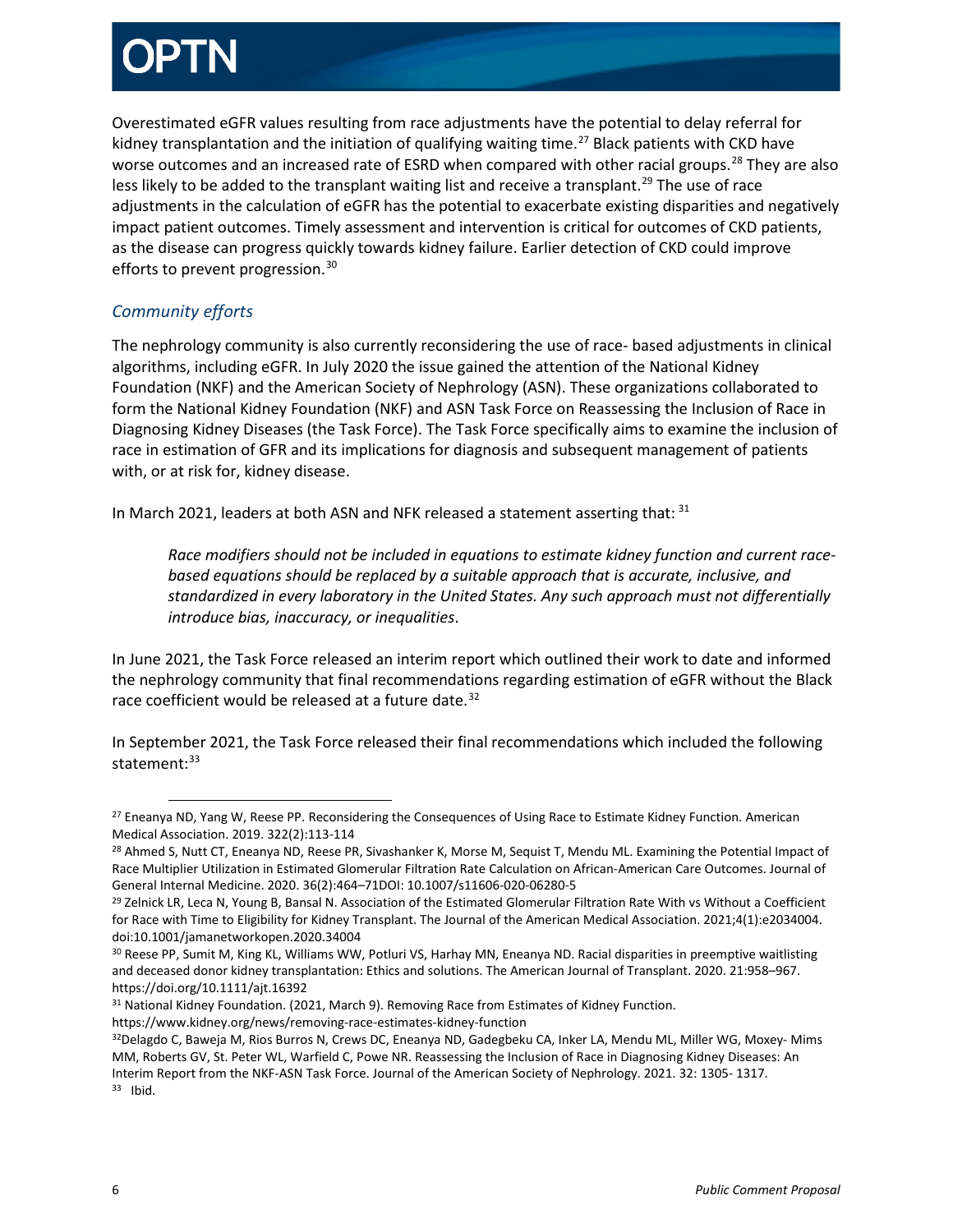

*The Task Force recommends immediate implementation of the CKD-EPI creatinine equation refit without the race variable in all laboratories because the calculation does not include race, it included diversity in its development, its potential adverse consequences do not disproportionately affect any one group, and it is immediately available to all laboratories*.

The Task Force also recommended national efforts to increase the availability of cystatin C testing and continued research on GFR estimation that aims to eliminate racial and ethnic disparities.  $34, 35$  $34, 35$ 

## Development Process

In November 2020, the United States House of Representatives Ways and Means Committee invited a number of professional organizations, societies, and community stakeholders to comment on a Request for Information (RFI) pertaining to racial bias in clinical tools.<sup>36</sup> This communication specifically highlighted the connection between race adjusted eGFR calculations and the racial heath inequities in kidney transplantation. This RFI posed questions regarding the organization's plans for reevaluating the use of race in clinical algorithms and ensuring improved access to transplant for the impacted population.[37](#page-6-3) Responses from a number of these professional organizations are available on the Ways and Means Committee's website.<sup>[38](#page-6-4)</sup>

### *OPTN Reassess Race in eGFR Calculation Workgroup*

In March 2021, the OPTN formed the Reassess Race in eGFR Calculation Workgroup (the Workgroup) to evaluate the use of the Black race coefficient in the eGFR calculation. The Workgroup consists of members from the OPTN Minority Affairs and Kidney Transplantation Committees as well as subject matter experts, including nephrologists, epidemiologists, and patients. The Workgroup first aimed to determine if or what policy should be developed to address the use of the Black race coefficient in eGFR calculations.<sup>[39](#page-6-5)</sup> The Workgroup has selected a concentrated scope as it aims to respond to the community's desire to address this growing initiative in an efficient and timely manner.

<span id="page-6-0"></span><sup>34</sup> Inker, L. A., M.D., Eneanya, N. D., Coresh, J., Tighiouart, H., Wang, D., Sang, Y., Crews, D. C., Doria, A., Estrella, M. M., Froissart, M., Grams, M. E., Greene, T., et al., for the Chronic Kidney Disease Epidemiology Collaboration. New Creatinine- and Cystatin C–Based Equations to Estimate GFR without Race. The New England Journal of Medicine. 2021. 385:1737-1749. https://doi.org/10.1056/NEJMoa2102953

<span id="page-6-1"></span><sup>35</sup> Delgado C, Baweja M, Crews DC, Nwamaka ED, Gadegbeku CA, Inker LA, Mendu ML, Miller WG, Moxey-Mims MM, Glenda RV, St. Peter WL, Warfield C, Powe NR. A Unifying Approach for GFR Estimation: Recommendations of the NKF-ASN Task Force on Reassessing the Inclusion of Race in Diagnosing Kidney Disease. Journal of the American Society of Nephrology. 2021. https://doi.org/10.1681/ASN.2021070988

<span id="page-6-2"></span><sup>&</sup>lt;sup>36</sup> Letter to Dr. David Mulligan from the United States House of Representatives Committee on Ways and Means, November 24, 2020.

<span id="page-6-3"></span><sup>&</sup>lt;sup>37</sup>Neal RE, "Clinical Corrections Invitation to Comment" Ways and Means Committee. September17, 2020. Accessed June 24, 2021 from

https://waysandmeans.house.gov/sites/democrats.waysandmeans.house.gov/files/documents/ClinicalCorrectorsinvitation\_fin al.pdf

<span id="page-6-4"></span><sup>&</sup>lt;sup>38</sup> Ways and Means Committee. "Feedback from Professional Societies and RFI Respondents on the Misuse of Race Within Clinical Care" January 21, 2021. Accessed July 20, 2021 from https://waysandmeans.house.gov/media-center/press-

<span id="page-6-5"></span>releases/feedback-professional-societies-and-rfi-respondents-misuse-race-within-0<br><sup>39</sup> See Reassess Race in eGFR Calculation Workgroup Meeting Summary, March 1, 2021. Available at https://optn.transplant.hrsa.gov/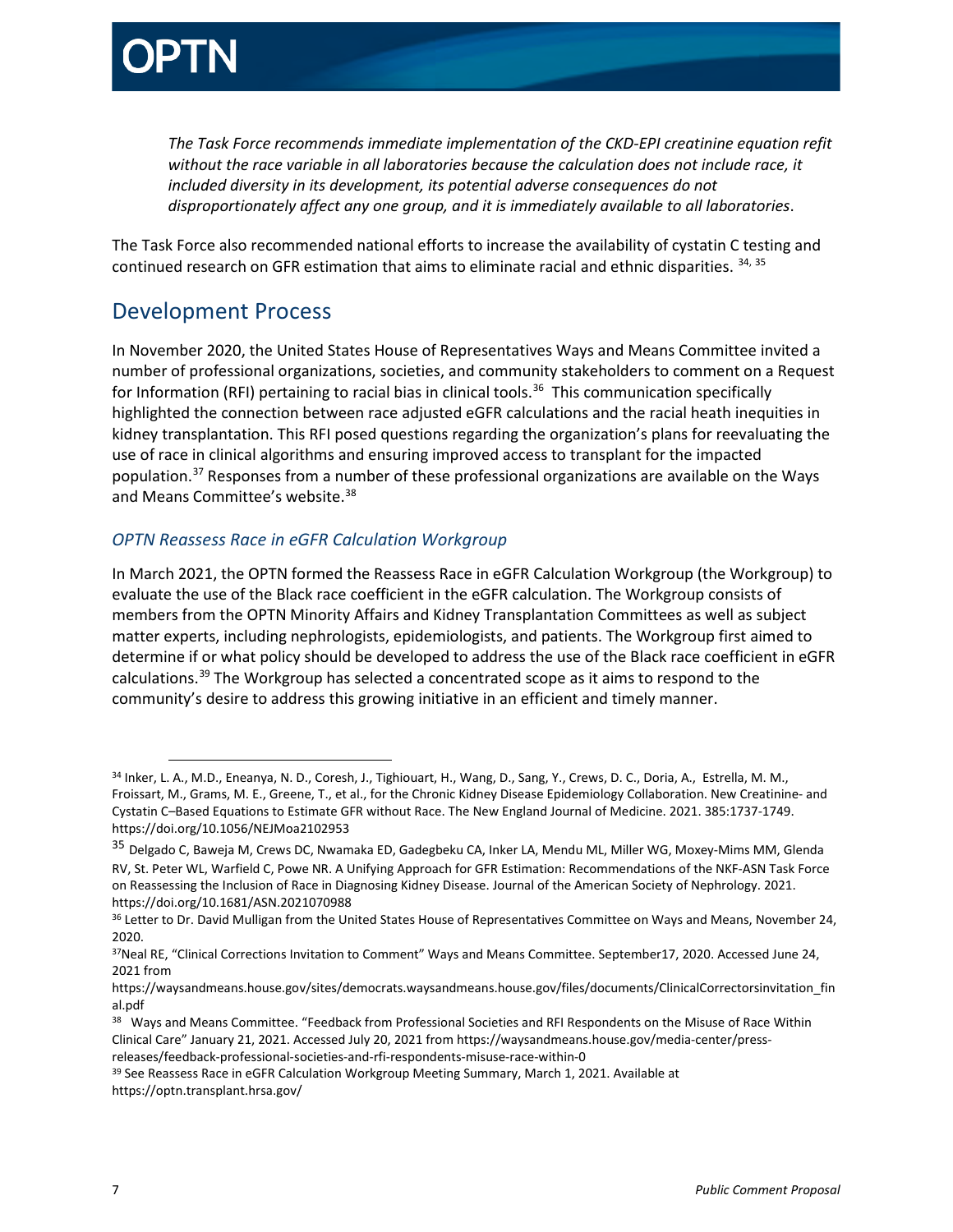

The Workgroup solicited community input on the following topics:

- Which method of estimating or measuring GFR is your transplant program currently using? Why?
- How would this use of a race-neutral eGFR impact your program?
- What implementation challenges could use of a race- neutral eGFR present for your transplant program?
- What resources could assist in facilitating a smooth transition for your program?
- Do patients support the use of a race- neutral eGFR formula? Why or why not?
- What potential unintended consequences should be considered during this proposal's development?

## <span id="page-7-0"></span>**Summary of Public Comment Feedbac[k40](#page-7-1)**

## Establish a Race-Neutral eGFR

The vast majority of feedback indicated support for the establishment of an OPTN requirement for raceneutral eGFR calculations. Many supportive responses recognized race as a social construct. These commenters agreed that race should be excluded from methods for calculating eGFR as it is an inaccurate surrogate for genetic ancestry. Responses also point out the imprecise and dichotomous nature of the response options for race on the eGFR calculator: Black or Not Black. Commenters expressed that the removal of race from the eGFR calculation is long overdue.

Some feedback commented on the consequences of utilizing race in eGFR calculations. Respondents expressed that the inclusion of the Black race coefficient could contribute to delayed treatment for CKD, initiation of accrued waiting time, and transplant. They explained that these delays result in overall poorer health and quality of life for Black CKD patients. Responses also refuted the claim that African Americans have more muscle mass and reported the presence of limitations in the studies supporting the inclusion of the Black race coefficient. Feedback indicated that the community is prepared to acknowledge and address the current inequity caused by the Black race coefficient.

Feedback also highlighted the potential positive impacts of establishing an OPTN requirement for raceneutral eGFR calculations. Such impacts include earlier referral for ESRD and initiation of accrued waiting time for Black CKD patients. Commenters expressed the potential for improved access and in turn, expanded lifespans for Black patients. Several respondents announced that their respective programs have already established protocols that require race- neutral eGFR calculations. These institutions reported that the shift to race- neutral formulas was not difficult, but did point out the need to collaborate with their lab partners before any changes could be made.

## Feedback on Specific eGFR Requirements

The sponsoring committees received a variety of feedback regarding what specific eGFR requirements should be proposed in January 2022. The majority of commenters supported a policy that allows any eGFR calculation to be used as long as it does not include a race- based coefficient. Among such respondents was the American Society of Transplantation (AST) who commented: "We suggest the Minority Affairs Committee consider a policy that prohibits the use of race-based methods rather than

<span id="page-7-1"></span> <sup>40</sup>OPTN Public Comment. Reassess Inclusion of Race in Estimated Glomerular Filtration Rate (eGFR) Equation, OPTN Minority Affairs and Kidney Transplantation Committees, August 202[1 https://optn.transplant.hrsa.gov/governance/public](https://optn.transplant.hrsa.gov/governance/public-comment/reassess-inclusion-of-race-in-estimated-glomerular-filtration-rate-egfr-equation/)[comment/reassess-inclusion-of-race-in-estimated-glomerular-filtration-rate-egfr-equation/](https://optn.transplant.hrsa.gov/governance/public-comment/reassess-inclusion-of-race-in-estimated-glomerular-filtration-rate-egfr-equation/) (accessed November 12)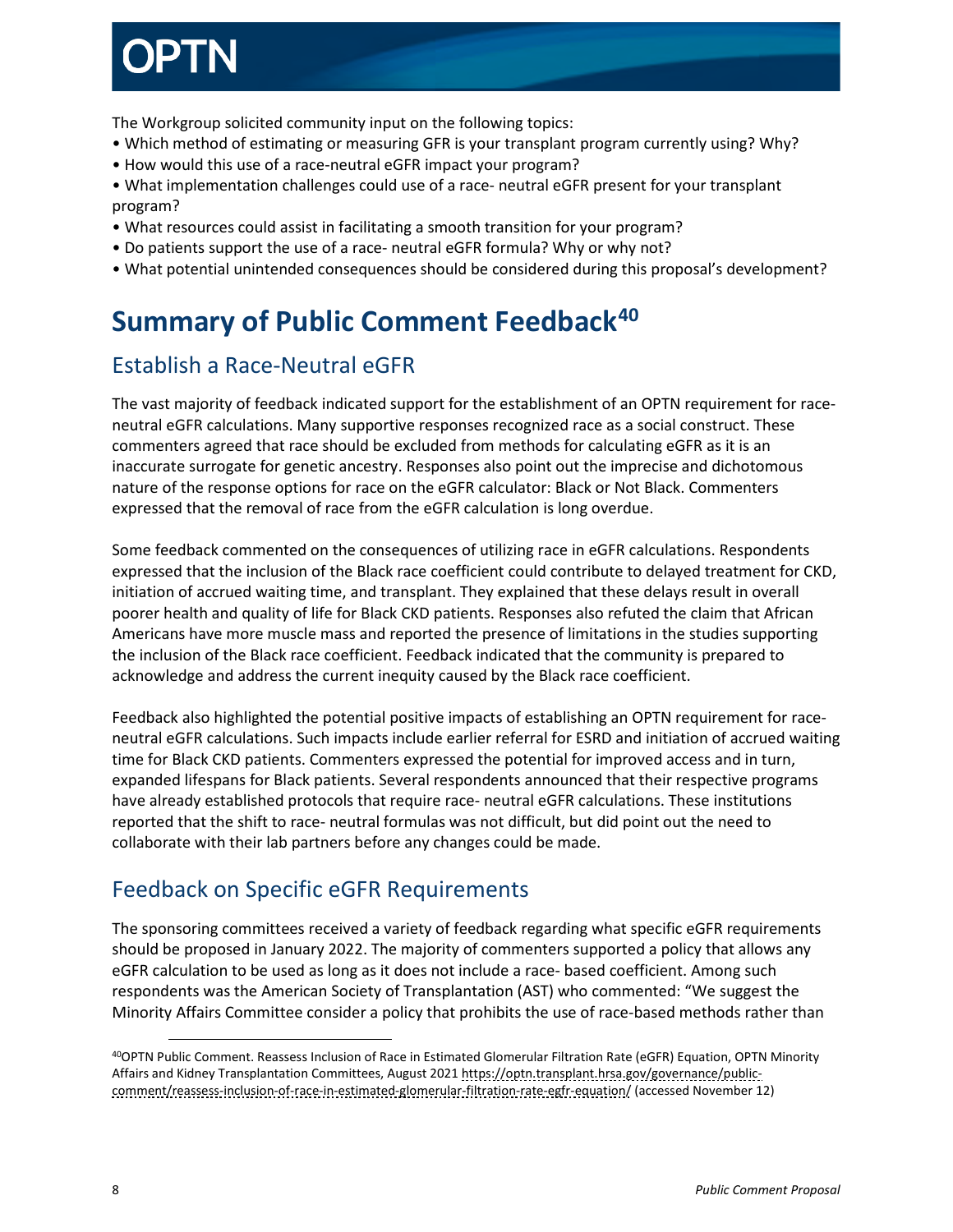mandating a specific method or equation for eGFR".<sup>[41](#page-8-0)</sup> Some respondents asked for guidance on which race- neutral formula(s) should be used. A few others expressed the importance of consistency and supported a universal eGFR formula that could be used by every transplant program.

Cystatin C was also mentioned throughout the public comment period. Those who endorsed using cystatin C reported that it can provide additional precision to GFR measurement. Other commenters expressed that this test could be one of the accepted methods for measuring GFR, but not the only method. These respondents explained that cystatin C testing is not universally available, so requiring this test would create access issues for some transplant programs.

Several responses referred to the final recommendations made by the ASN/NKF Task Force. <sup>[42](#page-8-1)</sup> OPTN Public Comment began in August 2021 and the ASN/NKF Task Force recommendations were released in September prior to OPTN Public Comment closing. Respondents who submitted comments before the release of these recommendations supported the removal of the Black race coefficient, but awaited consensus guidance from the Task Force. Some respondents who submitted comments after the release of this guidance called for alignment with the recommendations to use the CKD-EPI creatinine equation refit without the race variable to calculate eGFR. Feedback also expressed preference for a less prescriptive policy that would require removal of race- based variables when calculating eGFR instead of one specific formula.

## Additional Considerations

## *A call for educational resources*

Feedback from the community supported the development of educational resources on any changes made to OPTN policy as a result of the proposal. Supporters suggested education geared towards patients, referring nephrologists, and transplant programs. Commenters recognized the importance of informing the CKD patient population of the impact a shift towards race-neutral eGFR calculations could have on their eGFR values. Responses also highlighted the referring nephrology community as a target audience for education on changes. Additionally, respondents expressed that transition resources should be developed for transplant programs to train coordinators and inform staff on methods for calculating race-neutral eGFRs.

## *Potential consequences for consideration*

Some commenters provided feedback on potential consequences of establishing an OPTN requirement for race- neutral eGFR calculations. One such consequence was that removal of the Black race coefficient from eGFR calculations could unintentionally reduce the number of qualified Black living donors. Some commenters expressed concern that potential Black living donors may be inappropriately excluded from qualifying for donation and that this might exacerbate existing disparities. Other responses indicated concern surrounding the impacts of underestimated eGFRs for Black patients. These concerns included over diagnosis of CKD, premature dialysis initiation, and promotion of unnecessary

<span id="page-8-0"></span> <sup>41</sup> OPTN Public Comment. Reassess Inclusion of Race in Estimated Glomerular Filtration Rate (eGFR) Equation, OPTN Minority Affairs and Kidney Transplantation Committees, August 202[1 https://optn.transplant.hrsa.gov/governance/public](https://optn.transplant.hrsa.gov/governance/public-comment/reassess-inclusion-of-race-in-estimated-glomerular-filtration-rate-egfr-equation/)[comment/reassess-inclusion-of-race-in-estimated-glomerular-filtration-rate-egfr-equation/](https://optn.transplant.hrsa.gov/governance/public-comment/reassess-inclusion-of-race-in-estimated-glomerular-filtration-rate-egfr-equation/) (accessed November 12)

<span id="page-8-1"></span><sup>42</sup> Delgado C, Baweja M, Crews DC, Nwamaka ED, Gadegbeku CA, Inker LA, Mendu ML, Miller WG, Moxey-Mims MM, Glenda RV, St. Peter WL, Warfield C, Powe NR. A Unifying Approach for GFR Estimation: Recommendations of the NKF-ASN Task Force on Reassessing the Inclusion of Race in Diagnosing Kidney Disease. Journal of the American Society of Nephrology. 2021. https://doi.org/10.1681/ASN.2021070988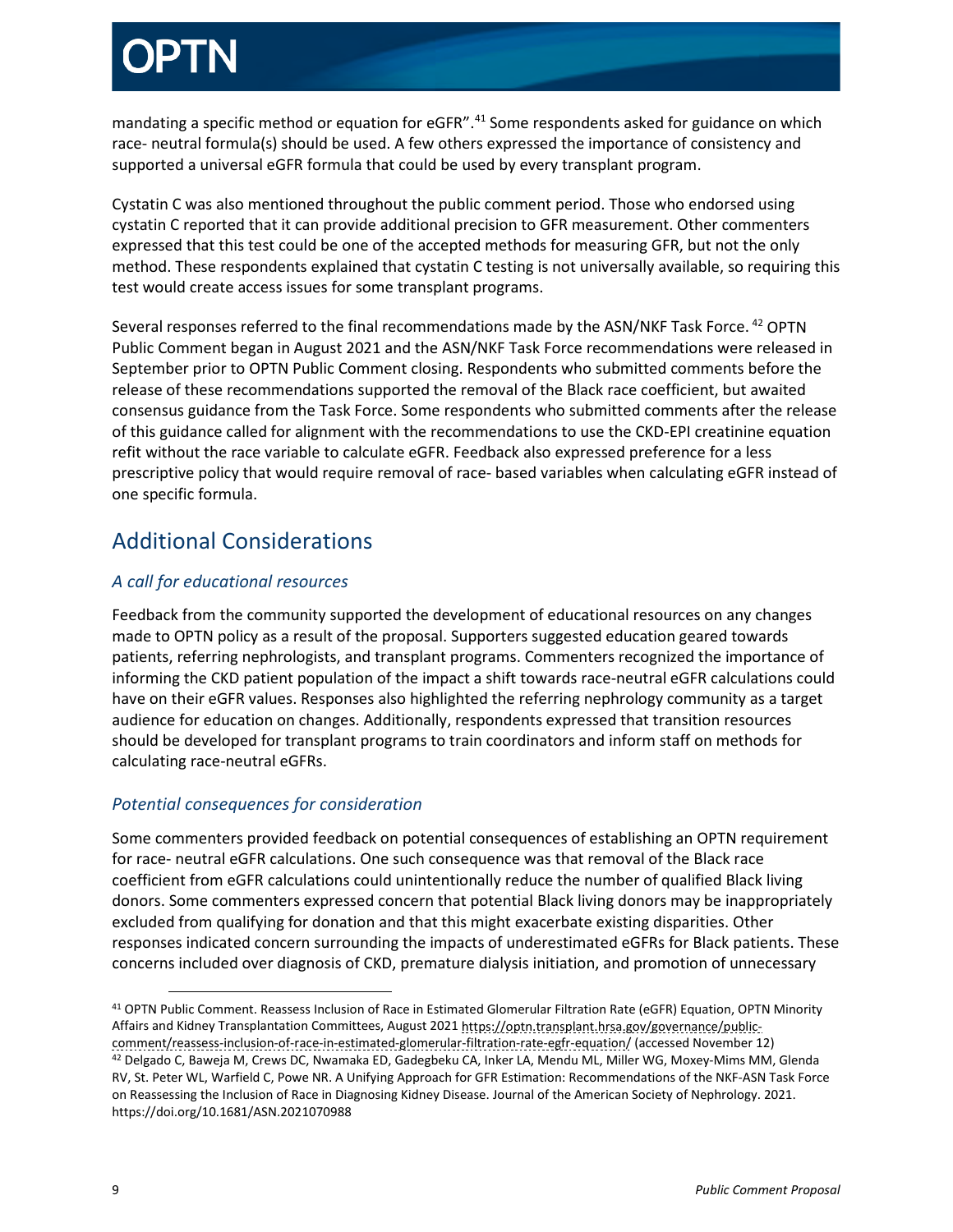transplants. A few respondents asked about the possibility of modifying waiting time for Black kidney candidates currently listed using an eGFR calculation that includes race who would have qualified to accrue waiting time at an earlier date if an eGFR calculation that excludes race was used.

## <span id="page-9-0"></span>**Purpose**

This proposal's purpose is to prohibit the use of eGFR calculations that include a race- based variable in OPTN policy. This proposal defines GFR within *OPTN Policy 1.2: Definitions* so that any eGFR calculation that does not include a race- based variable may be used. This requirement for race- neutral calculations intends to increase equity in access to transplantation for Black kidney candidates by more accurately estimating their GFR values. If the Black race coefficient is prohibited from use in eGFR calculations within OPTN policy, Black kidney candidates' eGFR values will be more reflective of their actual kidney function.

## <span id="page-9-1"></span>**Overview of Proposal**

The Minority Affairs and Kidney Transplantation Committees propose updating OPTN policy to require eGFR calculations be race- neutral. This section of the paper describes the Workgroup's policy development process, how race- neutral eGFRs would impact OPTN policy, and consideration of potential unintended consequences.

## Developing a Policy Solution

The Workgroup considered two policy solutions, selecting one universal eGFR formula or allowing any eGFR formula be used as long as it does not contain a race-based variable. They discussed that the selection of one universal formula would better align with the new ASN/NFK recommendations, but may be overly prescriptive at this time.<sup>[43](#page-9-2)</sup> The Workgroup also considered the rapidly evolving nephrology field and ongoing advancements regarding the estimation of kidney function. After learning that additional and potentially more accurate race- neutral eGFR calculations are already under development, the Workgroup determined that they would recommend the less prescriptive of the two policy solutions. [44,](#page-9-3)[45](#page-9-4) As additional advancements are made in this field, the Sponsoring Committees will continue to assess whether the selected policy solution remains appropriate or if one specific eGFR formula should be universally required.

One of the Task Force's final recommendations calls for: [46](#page-9-5)

<span id="page-9-2"></span><sup>&</sup>lt;sup>43</sup> See Reassess Race in eGFR Calculation Workgroup Meeting Summary, October 5, 2021. Available at https://optn.transplant.hrsa.gov/

<span id="page-9-3"></span><sup>44</sup> Delgado C, Baweja M, Crews DC, Nwamaka ED, Gadegbeku CA, Inker LA, Mendu ML, Miller WG, Moxey-Mims MM, Glenda RV, St. Peter WL, Warfield C, Powe NR. A Unifying Approach for GFR Estimation: Recommendations of the NKF-ASN Task Force on Reassessing the Inclusion of Race in Diagnosing Kidney Disease. Journal of the American Society of Nephrology. 2021. https://doi.org/10.1681/ASN.2021070988

<span id="page-9-4"></span><sup>45</sup> See Reassess Race in eGFR Calculation Workgroup Meeting Summary, October 5, 2021. Available at https://optn.transplant.hrsa.gov/

<span id="page-9-5"></span><sup>46</sup> Delgado C, Baweja M, Crews DC, Nwamaka ED, Gadegbeku CA, Inker LA, Mendu ML, Miller WG, Moxey-Mims MM, Glenda RV, St. Peter WL, Warfield C, Powe NR. A Unifying Approach for GFR Estimation: Recommendations of the NKF-ASN Task Force on Reassessing the Inclusion of Race in Diagnosing Kidney Disease. Journal of the American Society of Nephrology. 2021. https://doi.org/10.1681/ASN.2021070988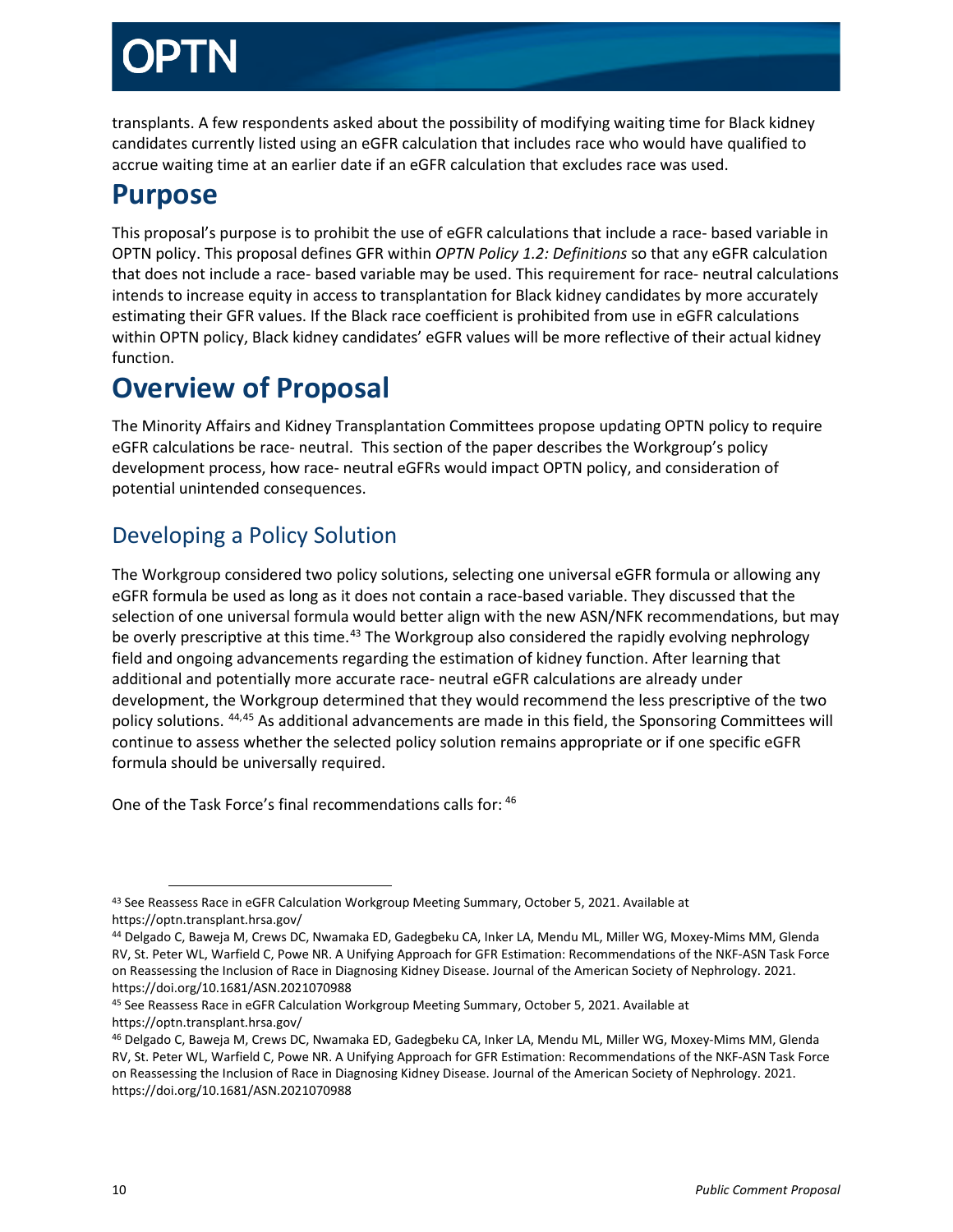

*Research on GFR estimation with new endogenous filtration markers and on interventions to eliminate race and ethnic disparities should be encouraged and funded. An investment in science is needed for newer approaches that generate accurate, unbiased, and precise GFR measurement and estimation without the inclusion of race, and that promote health equity and do not generate disparate care*.

Proposing a less prescriptive policy which only requires that a race variable not be used places OPTN members in position to utilize the most modern race- neutral eGFR calculations as research on the topic continues to advance. [47](#page-10-0)

## Race- Neutral eGFR Calculations in OPTN Policy

## *Defining GFR*

The Workgroup proposes adding the following definition to *OPTN Policy 1.2: Definitions*:

Glomerular Filtration Rate (GFR): A measure of filtering capacity of the kidneys. GFR can be measured directly or estimated (eGFR) using various formulae. Formulae used to calculate an eGFR must not use a race- based variable.

The proposed definition prohibits use of formulae used to calculate eGFR that include a race- based variable and would apply throughout OPTN policy, affecting all policies that include eGFR. To comply with this proposed policy, formulae used to estimate GFR are required to be race- neutral. Several clerical language changes are proposed in the affected policies to align with the addition of the GFR definition.

## *Impact on Waiting Time and Prioritization Policies*

The addition of GFR to *OPTN Policy 1.2: Definitions* would require that race- neutral eGFR calculations are used for the following policies regarding waiting time and prioritization:

- Policy 3.6.B.i: Non-function of a Transplanted Kidney
- Policy 8.4. A: Waiting Time for Candidates Registered at Age 18 Years or Older
- Policy 8.5. G: Prioritization for Liver Recipients on the Kidney Waiting List

Each of these OPTN policies use eGFR thresholds as qualifying criteria. The proposed change to OPTN policy intends to increase GFR estimation accuracy and access to transplantation for Black kidney candidates, as more of these candidates should meet the qualifying thresholds in a timelier manner.

## *Impact on OPTN Policy 9.5. H: Requirements for Primary Hyperoxaluria MELD or PELD Score Exceptions*

One of the three qualifying criteria in *OPTN Policy 9.5.H: Requirements for Primary Hyperoxaluria MELD or PELD Score Exceptions* currently includes a requirement for an eGFR of six variable MDRD6 or GFR measured by iothalamate or iohexol, less than or equal to 25 mL/min on 2 occasions at least 42 days apart. The MDRD6 eGFR formula includes a race- based variable. In order to align with this proposal for

<span id="page-10-0"></span><sup>47</sup> See Reassess Race in eGFR Calculation Workgroup Meeting Summary, October 5, 2021. Available at https://optn.transplant.hrsa.gov/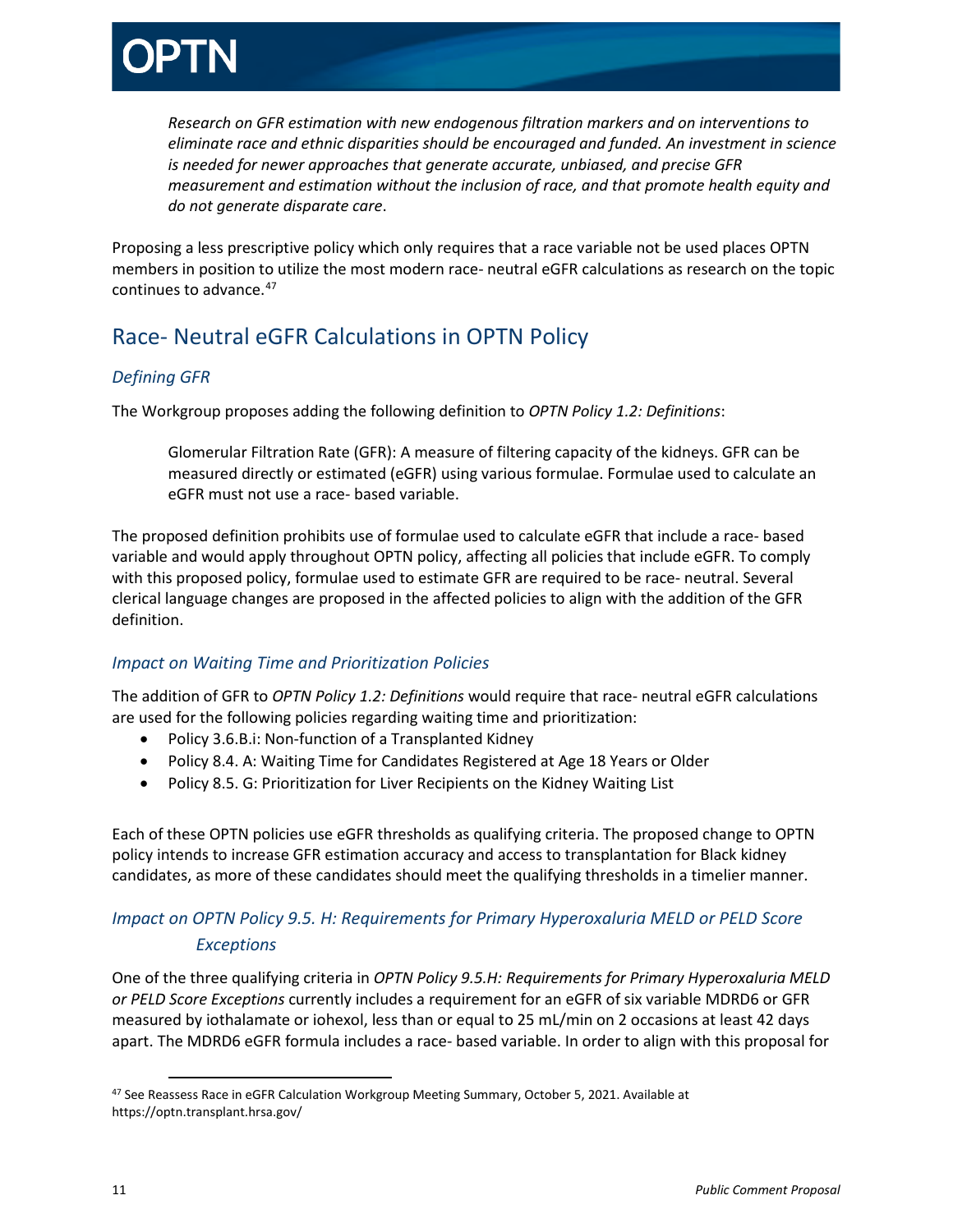race-neutral eGFR calculations, MDRD6 would be removed so that any eGFR calculation may be used, as long as it does not include a race- based variable. The OPTN Liver and Intestinal Organ Transplantation Committee was consulted and agreed on this change. The sponsoring committees determined language stating that measured GFR should be done with iothalamate or iohexol should be removed because it is unnecessary.

## Considering Potential Consequences

## *Decrease in qualifying potential Black living donors*

The Workgroup acknowledges the potential for unintended consequences as a result of this policy change. The first and most frequently expressed concern was that potential Black living donors may be inappropriately excluded from qualifying for donation if the Black race coefficient was removed from their eGFRs.[48](#page-11-0) The Workgroup understands this concern as living kidney donation is considered optimal treatment for candidates with CKD and is linked to improved patient outcomes.<sup>[49](#page-11-1)</sup> Historically, the Black population has had limited access to living donor organs. In 2019, the Black population represented 31.5% of the kidney transplant waiting list but only 13.1% of living donor kidney transplant recipients. Conversely, White patients represented 37.9 % of the transplant waiting list and 63.9% of living donor kidney transplant recipients.<sup>50</sup>

Workgroup members noted that measurement of GFR by isotopic method or a creatinine clearance calculated from a 24-hour urine collection, not an estimation of GFR, is the listed requirement in *OPTN*  Policy 14.4.B: Additional Requirements for the Medical Evaluation of Living Kidney Donors.<sup>[51,](#page-11-3) 73</sup> Even so, the Workgroup acknowledged that some transplant programs may use eGFR to screen potential living kidney donors. In this case higher eGFRs are associated with decreased risk to potential living donors and lower eGFRs are associated with increased risk to potential living donors.<sup>52</sup> A prospective Black living kidney donor whose status changes from qualifying to not qualifying based upon the use of a raceneutral eGFR calculation should not be considered "inappropriately excluded", as their previously qualifying eGFR value was likely near the low end of the program's acceptable risk threshold.<sup>[53](#page-11-5)</sup> For these reasons, the sponsoring committees find accurate estimation of GFR crucial for the safety of potential Black living kidney donors.

<span id="page-11-0"></span><sup>48</sup> Reassess Inclusion of Race in Estimated Glomerular Filtration Rate (eGFR) Equation, OPTN Minority Affairs and Kidney Transplantation Committees, August 2021, https://optn.transplant.hrsa.gov/media/4782/2021august\_-reassess-race-inegfr\_request-for-feedback.pdf (accessed November 12, 2021)

<span id="page-11-1"></span><sup>49</sup> Kuppachi, S., Norman, S. P., Lentine, K. L., Axelrod, D. A. Using race to estimate glomerular filtration and its impact in kidney transplantation. Clinical Transplant. 2020. https://doi.org/10/1111/ctr.14136

<span id="page-11-2"></span><sup>50</sup> Organ Procurement and Transplantation Network (OPTN) and Scientific Registry of Transplant Recipients (SRTR). OPTN/SRTR 2019 Annual Data Report. Rockville: Department of Health and Human Services, Health Resources and Services Administration; 2021. Accessed September 29, 2021. https://srtr.transplant.hrsa.gov

<span id="page-11-3"></span><sup>51</sup> OPTN Public Comment. Reassess Inclusion of Race in Estimated Glomerular Filtration Rate (eGFR) Equation, OPTN Minority Affairs and Kidney Transplantation Committees, August 2021 https://optn.transplant.hrsa.gov/governance/publiccomment/reassess-inclusion-of-race-in-estimated-glomerular-filtration-rate-egfr-equation/ (accessed November 12)

<span id="page-11-4"></span><sup>&</sup>lt;sup>52</sup> OPTN Policy 14.4.B: Additional Requirements for the Medical Evaluation of Living Kidney Donors

<span id="page-11-5"></span><sup>53</sup> OPTN Public Comment. Reassess Inclusion of Race in Estimated Glomerular Filtration Rate (eGFR) Equation, OPTN Minority Affairs and Kidney Transplantation Committees, August 2021 https://optn.transplant.hrsa.gov/governance/publiccomment/reassess-inclusion-of-race-in-estimated-glomerular-filtration-rate-egfr-equation/ (accessed November 12)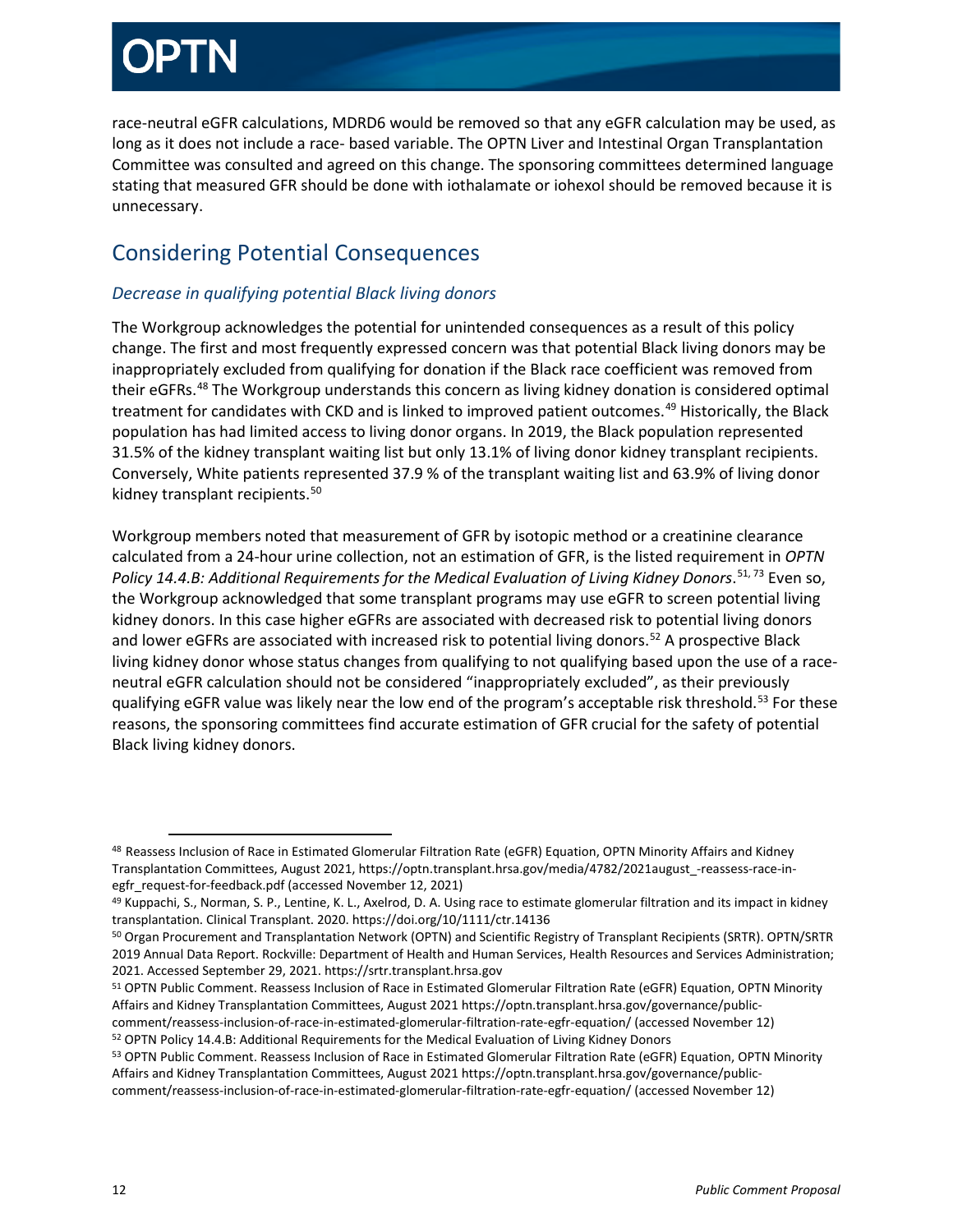## *Underestimation of GFR*

Some community members voiced concern that the removal of the race coefficient could underestimate Black patient's eGFRs. Impacts of underestimation could include over diagnosis of CKD, premature dialysis initiation, and promotion of unnecessary transplants.<sup>[54](#page-12-1)</sup> While research has shown that the removal of the Black race coefficient may reclassify Black patients to a more severe stage of CKD, the Workgroup noted that this population has higher rates of end-stage kidney disease and death due to kidney failure when compared with the overall population.<sup>[55](#page-12-2), [56](#page-12-3)</sup> Because the inclusion of the Black race coefficient overestimates Black patients' eGFR and does not accurately recognize the severity of their illness, Black patients may not receive timely CKD intervention. The Workgroup discussed that the removal of the Black race coefficient could improve timing of CKD treatment, prevent disease progression, and contribute to better patient outcomes.<sup>[57](#page-12-4)</sup>

## <span id="page-12-0"></span>**NOTA and Final Rule Analysis**

The OPTN Minority Affairs and Kidney Transplantation Committees submit the following project for consideration under the authority of NOTA, which requires the OPTN to "establish…medical criteria for allocating organs and provide to members of the public an opportunity to comment with respect to such criteria,"[58](#page-12-5) and the OPTN Final Rule, which states the OPTN shall develop "Policies for the equitable allocation of cadaveric organs in accordance with §121.8."<sup>[59](#page-12-6)</sup> This proposal impacts allocation of organs because using a Black race coefficient overestimates eGFR values, which can delay the accrual of wait time, which could impact a candidate's placement on the match run.

The Final Rule requires that when developing policies for the equitable allocation of cadaveric organs, such policies must be developed "in accordance with §121.8," which requires that allocation policies "(1) Shall be based on sound medical judgment; (2) Shall seek to achieve the best use of donated organs; (3) Shall preserve the ability of a transplant program to decline an offer of an organ or not to use the organ for the potential recipient in accordance with §121.7(b)(4)(d) and (e); (4) Shall be specific for each organ type or combination of organ types to be transplanted into a transplant candidate; (5) Shall be designed to avoid wasting organs, to avoid futile transplants, to promote patient access to transplantation, and to promote the efficient management of organ placement;…(8) Shall not be based on the candidate's place of residence or place of listing, except to the extent required by paragraphs (a)(1)-(5) of this section."<sup>[60](#page-12-7)</sup> This proposal is:

<span id="page-12-1"></span> <sup>54</sup> OPTN Public Comment. Reassess Inclusion of Race in Estimated Glomerular Filtration Rate (eGFR) Equation, OPTN Minority Affairs and Kidney Transplantation Committees, August 2021 https://optn.transplant.hrsa.gov/governance/publiccomment/reassess-inclusion-of-race-in-estimated-glomerular-filtration-rate-egfr-equation/ (accessed November 12)

<span id="page-12-2"></span><sup>55</sup> Ahmed S, Nutt CT, Eneanya ND, Reese PR, Sivashanker K, Morse M, Sequist T, Mendu ML. Examining the Potential Impact of Race Multiplier Utilization in Estimated Glomerular Filtration Rate Calculation on African-American Care Outcomes. Journal of General Internal Medicine. 2020. 36(2):464–71DOI: 10.1007/s11606-020-06280-5<br><sup>56</sup> Vyas DA, Einstein LG, Jones DS. Hidden in Plain Sight — Reconsidering the Use of Race Correction in Clinical Algorithms. The

<span id="page-12-3"></span>New England Journal of Medicine. 2020. 383(9): 874-882.<br><sup>57</sup> Ibid.

<span id="page-12-4"></span>

<span id="page-12-5"></span><sup>58</sup> 42 U.S.C. §274(b)(2)(B)

<span id="page-12-6"></span><sup>59</sup> 42 CFR §121.4(a) (1).

<span id="page-12-7"></span><sup>60</sup> 42 C.F.R. §121.8(a)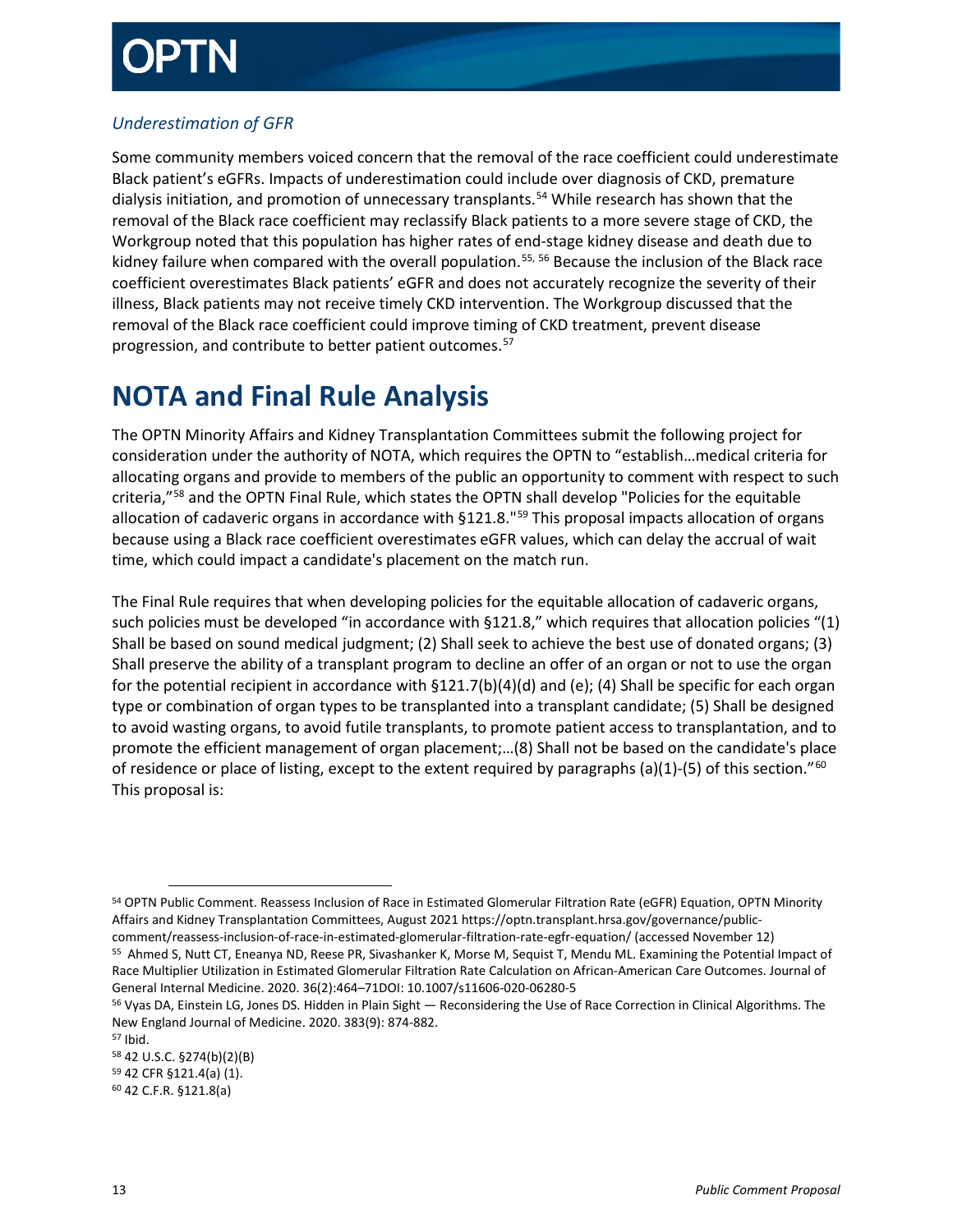- **Is based on sound medical judgment[61](#page-13-1)**. The proposed changes to OPTN policy are supported by data and literature showing that inclusion of the Black race coefficient in eGFR calculations overestimates Black kidney candidates eGFR values.<sup>62</sup> The data and literature show that if raceneutral eGFR calculations are required the severity of Black kidney candidates' illness will be recognized and support timely referral for kidney transplantation and the initiation of qualifying waiting time. $63$
- **Seeks to achieve the best use of donated organs[64](#page-13-4) by** ensuring organs are allocated and transplanted according to medical urgency. Requiring race- neutral eGFR calculations will more accurately estimate Black kidney candidate's kidney function and therefore provide a more accurate assessment of their medical urgency.
- **Is designed to…promote patient access to transplantation[65](#page-13-5) by** giving similarly situated candidates equitable opportunities to receive an organ offer. Requiring race- neutral eGFR calculations will allow kidney candidates with similar degrees of medical urgency to have equal opportunities to receive an organ offer, independent of candidates' race.
- **This proposal is not based on the candidate's place of residence or place of listing.**

Although the proposal outlined in this briefing paper addresses certain aspects of the Final Rule listed above, the Committee does not expect impacts on the following aspects of the Final Rule:

- Is designed to avoid futile transplants
- Is designed to avoid wasting organs
- Promotes the efficient management of organ placement

## <span id="page-13-0"></span>**Implementation Considerations**

## Member and OPTN Operations

### *Operations affecting the OPTN*

The OPTN will implement the proposed changes to policy in the UNet $^{5M}$  system. There will be limited changes to the Waitlist<sup>SM</sup> application, including modifications to labels on the kidney and kidneypancreas candidate records as well as the simultaneous liver- kidney section of the liver candidate record. Additionally, appropriate modifications will be made to update MELD/PELD exception forms with GFR references.

### *Operations affecting Transplant Hospitals*

This proposal is anticipated to affect the operations of transplant hospitals. Upon implementation, transplant hospitals will not be permitted to use eGFR calculations that include race for purposes of the OPTN. Transplant hospitals that have not already transitioned to the use of race-neutral eGFR calculations will need to do so at this time. The transition process could include program- wide notification of this policy change and training for staff. Transplant hospitals may also have to update

<span id="page-13-1"></span> <sup>61 42</sup> CFR §121.8(a) (1).

<span id="page-13-2"></span> $62$  Ahmed S, Nutt CT, Eneanya ND, Reese PR, Sivashanker K, Morse M, Sequist T, Mendu ML. Examining the Potential Impact of Race Multiplier Utilization in Estimated Glomerular Filtration Rate Calculation on African-American Care Outcomes. Journal of Should I General Internal Medicine. 2020. 36(2):464–71DOI: 10.1007/s11606-020-06280-5 63 ibid.

<span id="page-13-4"></span><span id="page-13-3"></span><sup>64 42</sup> CFR §121.8(a)(2). 65 Id.

<span id="page-13-5"></span>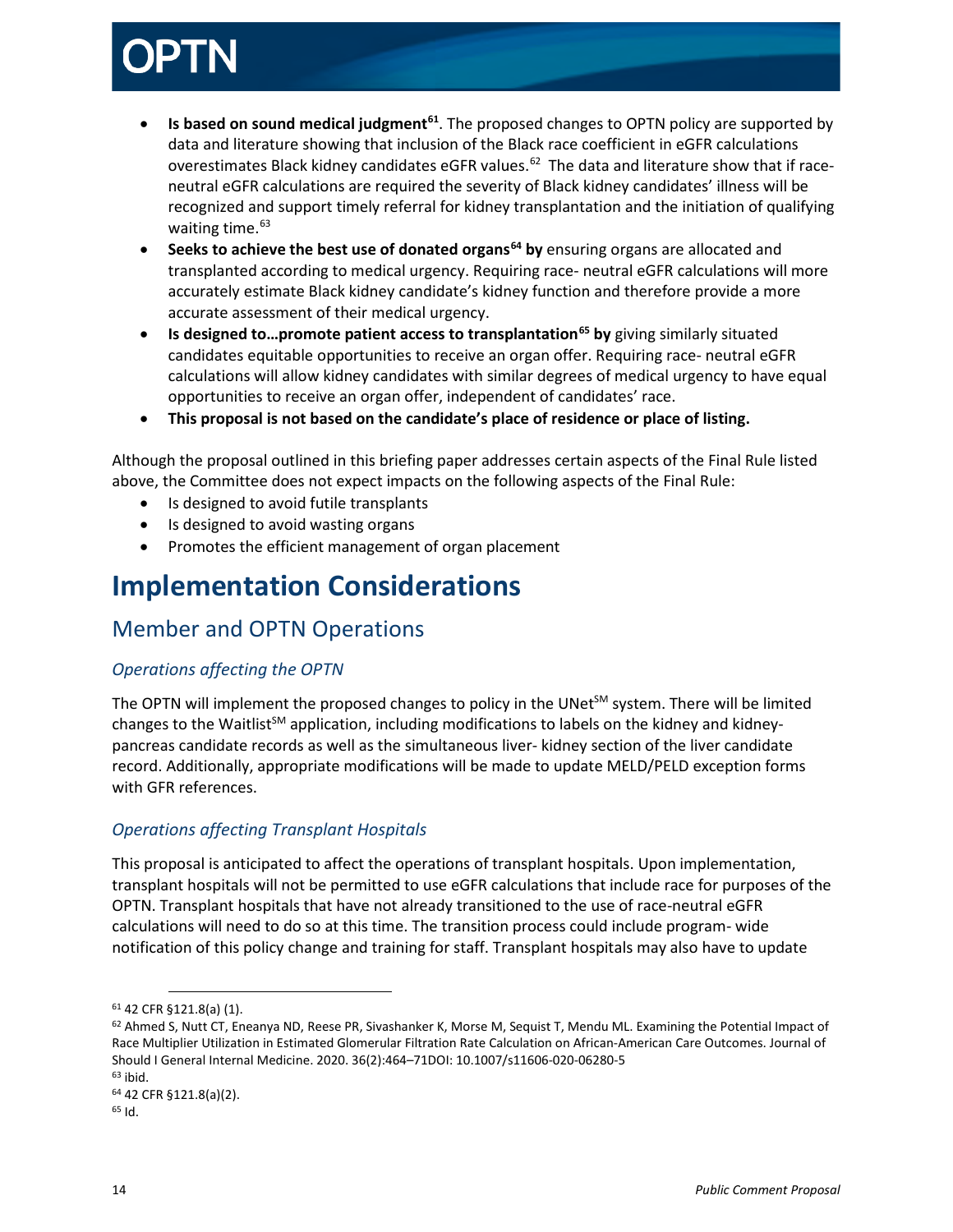their EMRs and work with lab partners to modify eGFR calculation and reporting for purposes of the OPTN.

### *Operations affecting Histocompatibility Laboratories*

This proposal is not anticipated to affect the operations of Histocompatibility Laboratories.

### *Operations affecting Organ Procurement Organizations*

This proposal is not anticipated to affect the operations of Organ Procurement Organizations.

## Potential Impact on Select Patient Populations

The Final Rule requires the OPTN to "consider whether to adopt transition procedures that would treat people on the waiting list and awaiting transplantation prior to the adoption or effective date of the revised policies no less favorably than they would have been treated under the previous policies."<sup>66</sup> If approved, this policy could improve access to transplantation for Black kidney candidates by appropriately prioritizing them amongst all other candidates awaiting kidney transplantation.

The Sponsoring Committees discussed the need for transition procedures upon the policy's implementation. They considered that in any instance when an allocation change is made, some populations will experience increased access and others decreased access. The Committee did not identify any populations that may be treated "less favorably than they would have been treated under the previous policies" if these proposed policies are approved by the Board of Directors, because this policy change aims to correct an existing disadvantage to access for Black patients.<sup>[67](#page-14-1)</sup> Rather, the sponsoring committees are considering developing a pathway for transplant centers to modify waiting time for kidney candidates who could have begun accruing waiting time at an earlier date if a raceneutral eGFR calculation was used.

## Projected Fiscal Impact

This proposal is expected to have a fiscal impact on the OPTN, and does not have a fiscal impact on organ procurement organizations or histocompatibility laboratories, but there could be a fiscal impact on transplant hospitals.

### *Projected Impact on the OPTN*

This project is expected to have a small impact on the OPTN, primarily related to the changes associated with the kidney, kidney-pancreas, and simultaneous liver- kidney candidate forms in addition to appropriate updates to the MELD/PELD exception forms.

## *Projected Impact on Transplant Hospitals*

Transplant programs could incur minor operational costs, but the extent of this cost depends upon which race- neutral formula the transplant program elects to use. Additionally, there could be costs

<span id="page-14-0"></span> <sup>66 42</sup> C.F.R. § 121.8(d).

<span id="page-14-1"></span><sup>67</sup> See Reassess Race in eGFR Calculation Workgroup Meeting Summary, November 1, 2021. Available at https://optn.transplant.hrsa.gov/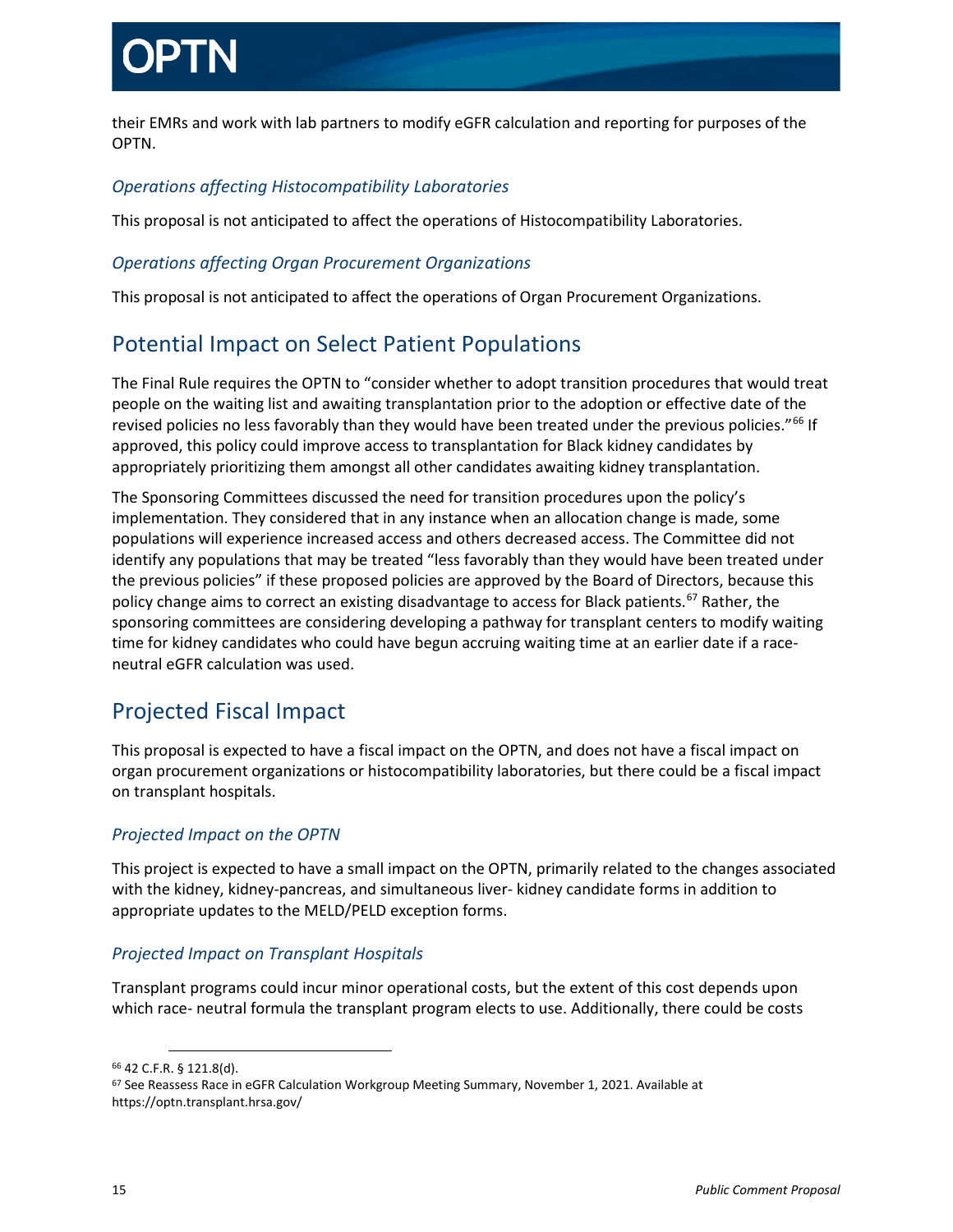associated with staff training and new education process efforts, as well as changes to contractual agreements if the transplant hospital is outsourcing eGFR testing. There could be an ongoing fiscal impact for transplant hospitals due to the increased number of candidates that could be listed after the proposal is implemented.

### *Projected Impact on Histocompatibility Laboratories*

No Impact.

### *Projected Impact on Organ Procurement Organizations*

No Impact.

## <span id="page-15-0"></span>**Post-implementation Monitoring**

## Member Compliance

The Final Rule requires that allocation policies "include appropriate procedures to promote and review compliance including, to the extent appropriate, prospective and retrospective reviews of each transplant program's application of the policies to patients listed or proposed to be listed at the program."[68](#page-15-1)

This proposal will not change current routine monitoring of OPTN members The OPTN may review any data entered in UNet℠, and members must provide documentation as requested.

## Policy Evaluation

The Final Rule requires that allocation policies "be reviewed periodically and revised as appropriate."<sup>[69](#page-15-2)</sup>

Committee considers the number of Black kidney candidates listed pre-dialysis, the number of kidney transplants to Black candidates, and the amount of time waiting until transplant for Black kidney candidates the key metrics to assess the outcome of the proposed change to eGFR requirements. All metrics will be compared pre- to post-implementation and will be provided both overall and stratified by ethnicity, with particular attention paid to the impact on Black candidates.

Metrics to be evaluated include:

- Count and percent of Black kidney candidates listed pre-dialysis
- Number of kidney transplants to Black candidates, broken out by transplants performed predialysis versus post-dialysis
- eGFR at listing for Black kidney candidates qualifying by eGFR
- Waiting list mortality for Black kidney candidates
- Time waiting from listing until transplant for Black kidney candidates

<span id="page-15-1"></span> <sup>68 42</sup> CFR §121.8(a)(7).

<span id="page-15-2"></span><sup>69</sup> 42 CFR §121.8(a)(6).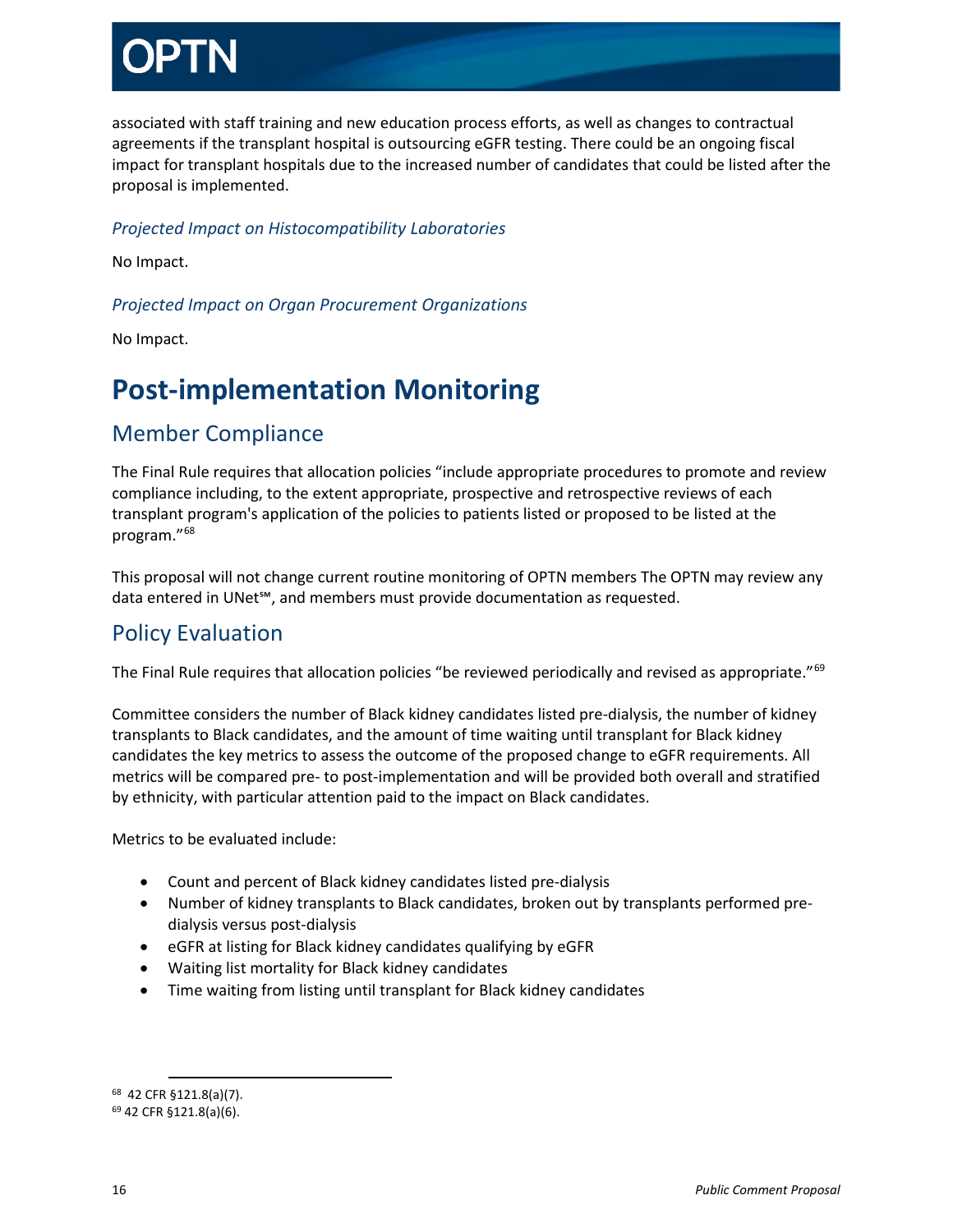These metrics will be reviewed at approximately six months, one year, and two years postimplementation. Waiting list mortality and time waiting to transplant will be provided only at one and two years post-implementation.

## <span id="page-16-0"></span>**Conclusion**

Current OPTN policy is not prescriptive as to which eGFR calculation must be used. This proposal's purpose is to prohibit the use of eGFR calculations that include a race- based variable. This policy change intends to increase equity in access to transplantation for Black kidney candidates by more accurately estimating their GFR values. If the OPTN requires race- neutral eGFR calculations are used, Black kidney candidates' eGFR values will be more reflective of their actual kidney function.

## <span id="page-16-1"></span>**Community Feedback**

- Do community members agree with the sponsoring committees' proposed policy solution? Why or why not.
- If approved, what changes would transplant programs need to make to align with this policy?
- What kind of educational resources would assist in facilitating a smooth transition for your program?
- What impact would this proposal have on patients?
- Should the OPTN considering developing a pathway for transplant centers to modify waiting time for kidney candidates who could have begun accruing waiting time at an earlier date if a race-neutral eGFR calculation was used? If yes, how could this be done?
- Do community members believe that the potential positive impact of this proposal outweighs the potential unintended consequences? Why or why not?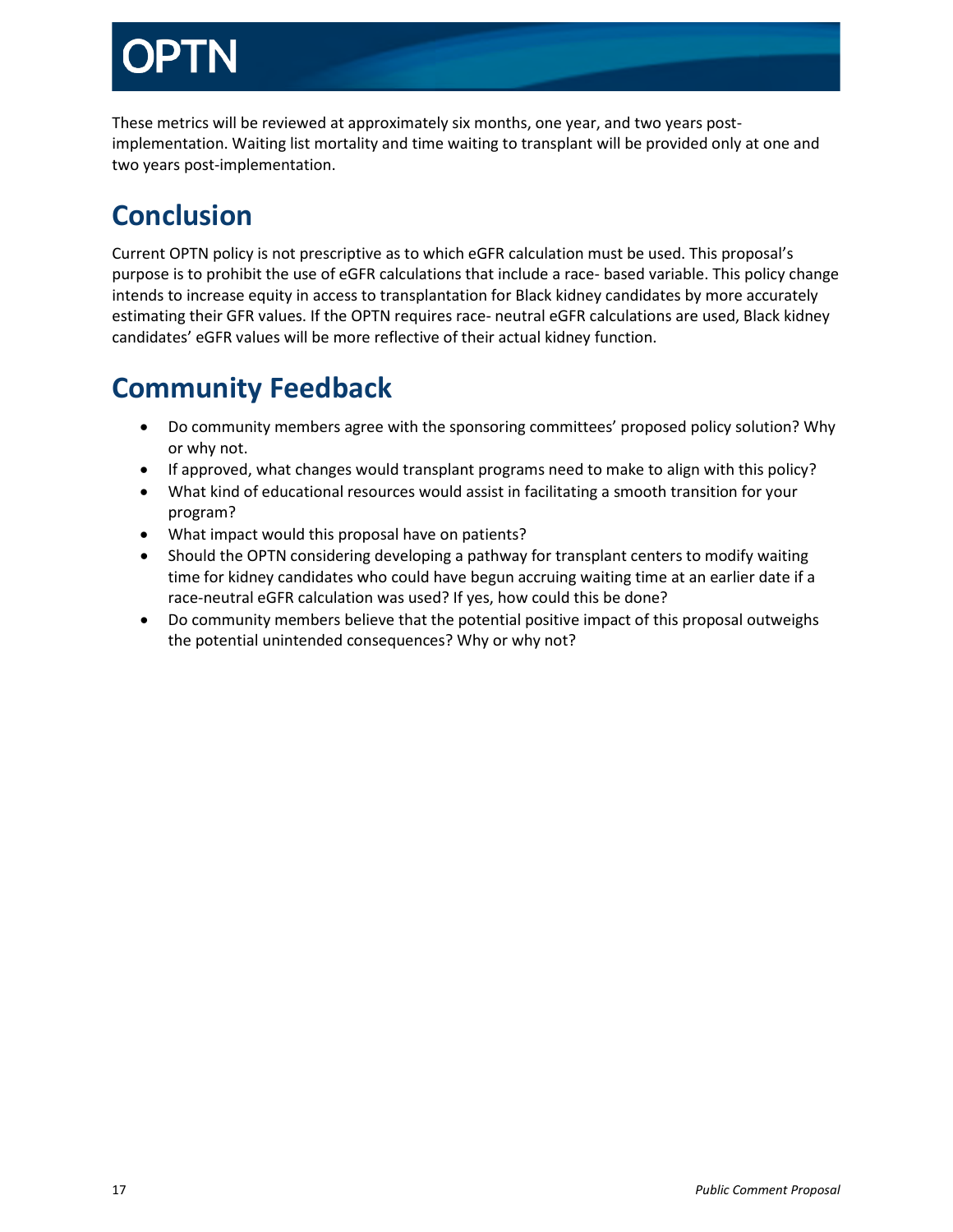## <span id="page-17-0"></span>**Policy Language**

Proposed new language is underlined (example) and language that is proposed for removal is struck through (example). Heading numbers, table and figure captions, and cross-references affected by the numbering of these policies will be updated as necessary.

## **1.2 Definitions**

2 The definitions that follow are used to define terms specific to the OPTN Policies.

## **Glomerular Filtration Rate (GFR)**

- 5 A measure of filtering capacity of the kidneys. GFR can be measured directly or estimated (eGFR) using 6 various formulae. Formulae used to calculate an eGFR must not use a race- based variable.
- **3.6.B.i Non-function of a Transplanted Kidney**
- 9 Immediate and permanent non-function of a transplanted kidney is defined as *either*:
- Kidney graft removal within the first 90 days of transplant documented by an operative report of the removal of the transplanted kidney.
- Kidney graft failure within the first 90 days of transplant with documentation that the candidate is either on dialysis or has measured or estimated creatinine 14 clearance (CrCl) or calculated glomerular filtration rate (GFR) less than or equal to 20 mL/min within 90 days after the candidate's kidney transplant.
- Kidney waiting time will be reinstated when the OPTN receives a completed *Renal Waiting Time*
- *Reinstatement Form* and the supporting documentation required above. The Estimated Post Transplant
- Survival (EPTS) score will also be calculated without interruption. The OPTN will send a notice of waiting
- time reinstatement to the transplant hospital involved.

## **8.4.A Waiting Time for Candidates Registered at Age 18 Years or Older**

- If a kidney candidate is 18 years or older on the date the candidate is registered for a kidney, then the candidate's waiting time is based on the earliest of the following:
- 24 1. The candidate's registration date with a measured or calculated estimated creatinine clearance or glomerular filtration rate (GFR) less than or equal to 20 mL/min.
- 26 2. The date after registration that a candidate's measured or calculated estimated creatinine clearance or GFR becomes less than or equal to 20 mL/min.
- 3. The date that the candidate began regularly administered dialysis as an End Stage Renal Disease (ESRD) patient in a hospital based, independent non-hospital based, or home setting.

## **8.5.G Prioritization for Liver Recipients on the Kidney Waiting List**

 If a kidney candidate received a liver transplant, but not a liver and kidney transplant from the same deceased donor, the candidate will be classified as a prior liver recipient. This classification gives priority to a kidney candidate if *both* of the following criteria are met: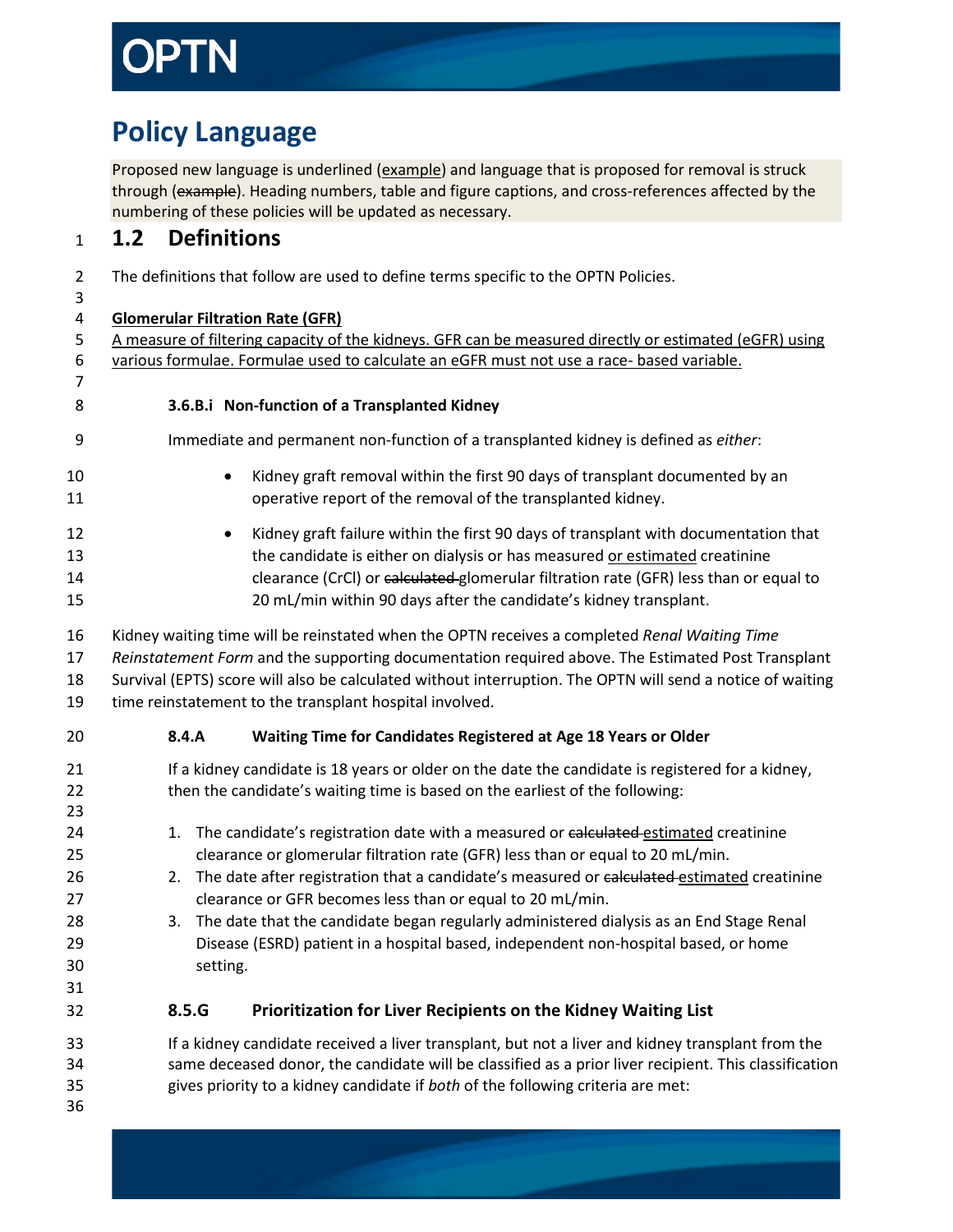# OPTN

| $\mathbf{1}$<br>$\overline{2}$<br>3<br>4<br>5<br>6<br>$\overline{7}$<br>8 | 1. The candidate is registered on the kidney waiting list prior to the one-year anniversary of<br>the candidate's most recent liver transplant date<br>On a date that is at least 60 days but not more than 365 days after the candidate's liver<br>2.<br>transplant date, at least one of the following criteria is met:<br>The candidate has a measured or-calculated estimated creatinine clearance (CrCl) or<br>glomerular filtration rate (GFR) less than or equal to 20 mL/min.<br>The candidate is on dialysis.                                                                           |  |  |
|---------------------------------------------------------------------------|--------------------------------------------------------------------------------------------------------------------------------------------------------------------------------------------------------------------------------------------------------------------------------------------------------------------------------------------------------------------------------------------------------------------------------------------------------------------------------------------------------------------------------------------------------------------------------------------------|--|--|
| 9<br>10<br>11<br>12<br>13<br>14                                           | When the transplant program reports that the candidate meets the criteria for this<br>classification, the candidate will remain at this classification for 30 days from the date of the<br>qualifying test or treatment. If the transplant program reports additional qualifying tests or<br>treatments, then the candidate will remain at this classification for 30 days from the most<br>recent date of the test or treatment. If the transplant program reports that the candidate meets<br>the criteria for 90 consecutive days, the candidate will remain at this classification until the |  |  |
| 15<br>16<br>17<br>18                                                      | candidate is removed from the kidney waiting list. If the candidate transfers kidney waiting time<br>according to Policy 3.6.C: Individual Waiting Time Transfers and has met the criteria for 90<br>consecutive days, then the candidate's classification will be included in the transfer.                                                                                                                                                                                                                                                                                                     |  |  |
| 19<br>20<br>21<br>22<br>23<br>24<br>25                                    | If a liver recipient receives a kidney using this priority classification and returns to the kidney<br>waiting list after the most recent kidney transplant, the candidate must again meet the criteria<br>for this classification, unless the candidate qualifies for kidney waiting time reinstatement<br>according to Policy 3.6.B.i: Non-function of a Transplanted Kidney. If the candidate qualifies for<br>kidney waiting time reinstatement, the candidate will be classified as qualifying for the<br>classification.                                                                   |  |  |
| 26<br>27<br>28<br>29                                                      | If a kidney candidate received a liver and kidney transplant from the same deceased donor, the<br>candidate will only qualify for this classification if the candidate qualifies for kidney waiting time<br>reinstatement according to Policy 3.6.B.i: Non-function of a Transplanted Kidney                                                                                                                                                                                                                                                                                                     |  |  |
| 30                                                                        | 9.5.H<br>Requirements for Primary Hyperoxaluria MELD or PELD Score Exceptions                                                                                                                                                                                                                                                                                                                                                                                                                                                                                                                    |  |  |
| 31<br>32<br>33<br>34                                                      | A candidate will receive a MELD or PELD score exception for primary hyperoxaluria if the<br>candidate's transplant hospital submits evidence of all of the following:<br>The liver candidate is registered on the waiting list for a kidney transplant at that transplant<br>1.                                                                                                                                                                                                                                                                                                                  |  |  |
| 35<br>36<br>37                                                            | hospital.<br>Alanine glyoxylate aminotransferase (AGT) deficiency proven by liver biopsy using sample<br>2.<br>analysis or genetic analysis.                                                                                                                                                                                                                                                                                                                                                                                                                                                     |  |  |
| 38<br>39<br>40<br>41                                                      | Estimated Measured or estimated glomerular filtration rate (GFR) by six variable<br>3.<br>Modification of Diet in Renal Disease formula (MDRD6), or glomerular filtration rate (GFR)<br>measured by iothalamate or iohexol, is less than or equal to 25 mL/min on 2 occasions at<br>least 42 days apart.                                                                                                                                                                                                                                                                                         |  |  |
| 42                                                                        |                                                                                                                                                                                                                                                                                                                                                                                                                                                                                                                                                                                                  |  |  |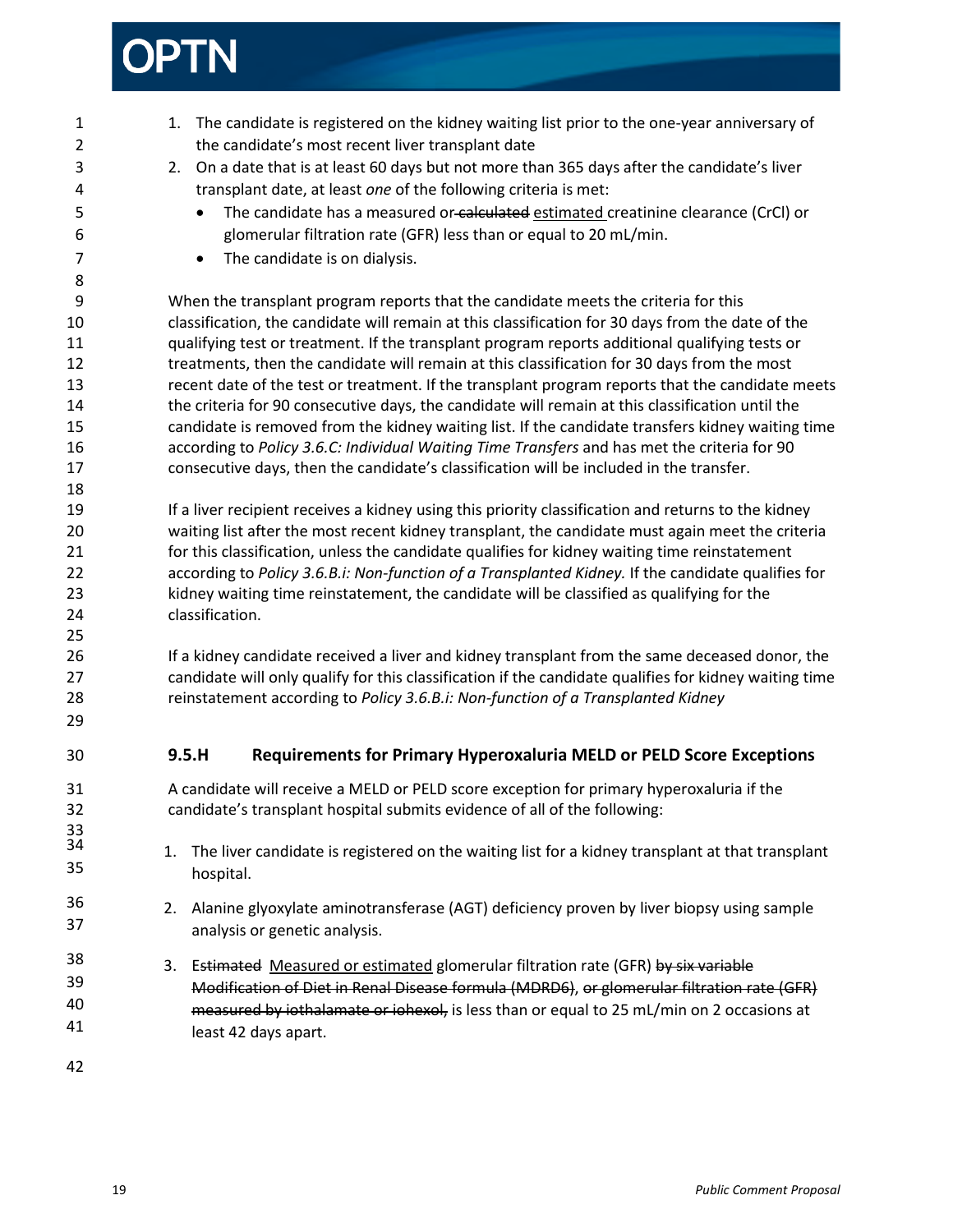# TN

- 
- 6

## 1 **9.9.B Liver-Kidney Candidate Eligibility for Candidates 18 Years or Older**

2 Candidates who are 18 years or older when registered on the liver waiting list are 3 eligible to receive both a liver and a kidney from the same deceased donor when the 4 candidate is registered on the waiting list for both organs and meets at least *one* of the 5 criteria according to *Table 9-17.* 

| If the candidate's transplant nephrologist<br>confirms a diagnosis of:                                                                                                              | Then the transplant program must report to the<br>OPTN and document in the candidate's medical<br>record:                                                                                                                                                                                                                                                                                                                                                                                                                                                                                                          |
|-------------------------------------------------------------------------------------------------------------------------------------------------------------------------------------|--------------------------------------------------------------------------------------------------------------------------------------------------------------------------------------------------------------------------------------------------------------------------------------------------------------------------------------------------------------------------------------------------------------------------------------------------------------------------------------------------------------------------------------------------------------------------------------------------------------------|
| Chronic kidney disease (CKD) with a measured<br>or calculated estimated glomerular filtration<br>rate (GFR) less than or equal to 60 mL/min for<br>greater than 90 consecutive days | At least one of the following:<br>That the candidate has begun regularly<br>administered dialysis as an end-stage renal disease<br>(ESRD) patient in a hospital based, independent<br>non-hospital based, or home setting.<br>At the time of registration on the kidney waiting list,<br>that the candidate's most recent measured or<br>calculated estimated creatinine clearance (CrCl) or<br>GFR is less than or equal to 30 mL/min.<br>On a date after registration on the kidney waiting<br>list, that the candidate's measured or calculated<br>estimated CrCl or GFR is less than or equal to 30<br>mL/min. |
| Sustained acute kidney injury                                                                                                                                                       | At least one of the following, or a combination of<br>both of the following, for the last 6 weeks:<br>That the candidate has been on dialysis at least<br>once every 7 days.<br>That the candidate has a measured or calculated<br>estimated CrCl or GFR less than or equal to 25<br>mL/min at least once every 7 days.<br>If the candidate's eligibility is not confirmed at least<br>once every seven days for the last 6 weeks, the<br>candidate is not eligible to receive a liver and a<br>kidney from the same donor.                                                                                        |
| Metabolic disease                                                                                                                                                                   | A diagnosis of at least one of the following:<br>Hyperoxaluria<br>Atypical hemolytic uremic syndrome (HUS) from<br>mutations in factor H or factor I<br>Familial non-neuropathic systemic amyloidosis<br>Methylmalonic aciduria                                                                                                                                                                                                                                                                                                                                                                                    |

### 7 **Table 9-17: Medical Eligibility Criteria for Liver-Kidney Allocation**

8